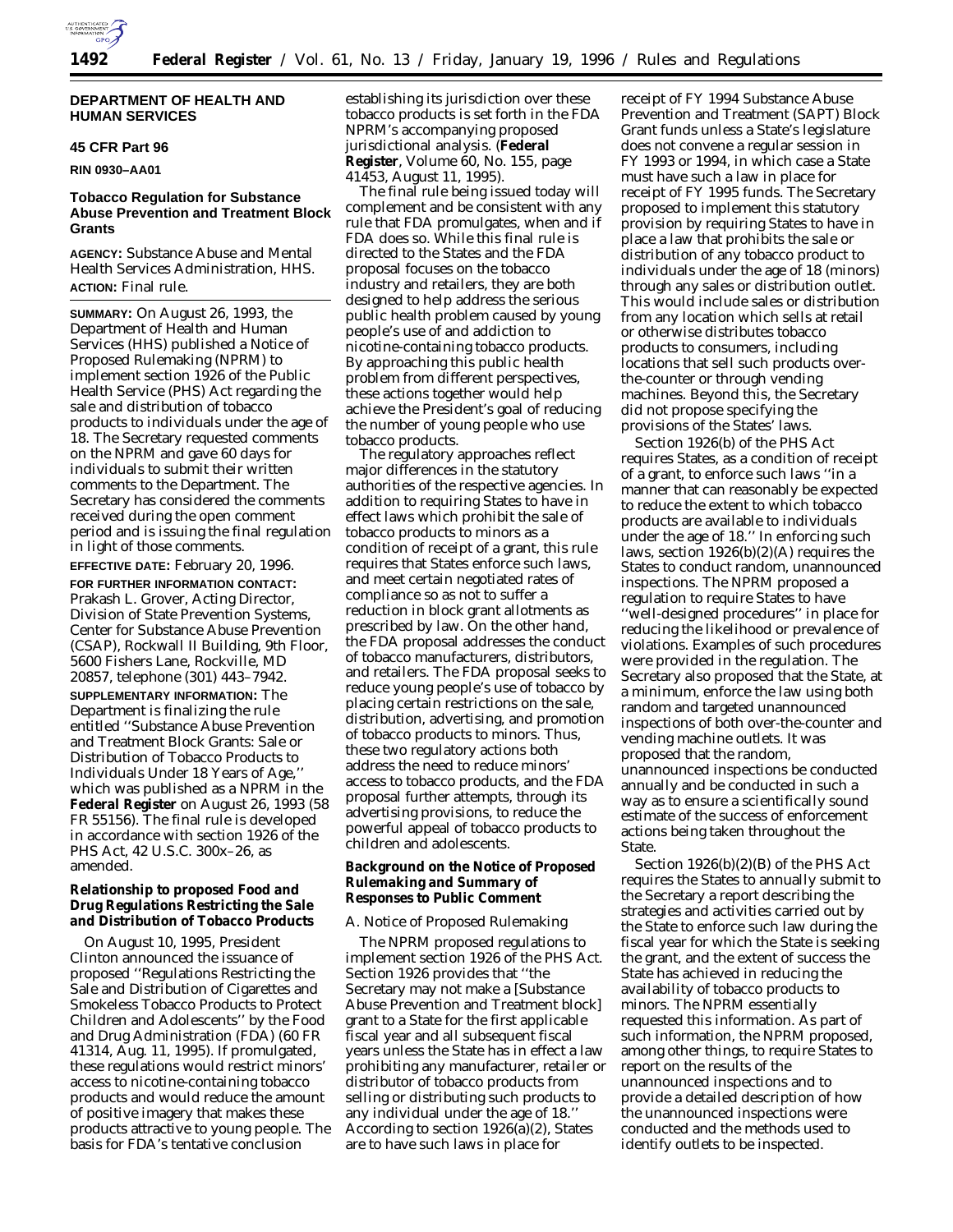Section 1926(c) of the PHS Act requires the Secretary to determine whether the State has maintained compliance with the enforcement requirements of the statute. If the Secretary determines that a State has not maintained such compliance, the Secretary is required to decrease the Block Grant from 10 to 40 percent depending on the fiscal year involved. In determining enforcement compliance, the Secretary proposed the following: the State must demonstrate that its random, unannounced inspections were conducted in a scientifically sound manner and the data submitted by the State in the annual report must show that the percentage of the retailers or distributors involved in the random, unannounced inspections making illegal sales does not exceed 50 percent during the first applicable fiscal year, 40 percent in the second applicable fiscal year, 30 percent in the third applicable fiscal year and 20 percent in the fourth applicable fiscal year and subsequent fiscal years. If a State does not maintain material compliance with the above-mentioned criteria, the Secretary, in extraordinary circumstances, may consider a number of other factors such as a scientifically sound survey indicating that the State is making significant progress toward reducing use of tobacco products by minors.

# *B. Public Comment and Department's Response*

During the 60-day comment period that ended on October 26, 1993, the Department received 354 letters providing comments on the NPRM. These comments spanned a wide range of concerns and issues. They presented a complex mix of support for and opposition to the Department's proposal. The preamble sections below summarize these views and provide the Department's responses to them.

# General Comments

Numerous commenters, including State agencies, State legislators and Governors, claimed the NPRM was redundant and unnecessary. They argued that States currently have laws in place that prohibit the sale of tobacco to minors, and they felt the Department was forcing the States to create redundant laws.

This regulation does not require redundant or duplicate laws at the State level; rather it requires that States have in effect a law providing that it is unlawful for any manufacturer, retailer or distributor to sell or distribute tobacco products to individuals under the age of 18. In the event that a State

does not have such a law in place, one is required if the State wishes to receive an SAPT Block Grant. At the time of passage of section 1926 of the PHS Act, the majority of States had laws in place that complied with the requirement of section 1926(a).

Many commenters raised concerns about the short timeframe within which the regulation was to be implemented. These concerns primarily centered on the time it would take to develop an inspection sampling frame and to design and conduct inspections. The Department recognizes the difficulties States may face in complying with these requirements and enforcing their laws sufficiently to reduce the extent to which tobacco products are available to individuals under the age of 18, as required by section 1926. As discussed later in this preamble, States will be provided time to develop an effective inspection system.

Some commenters argued that the Department was not allowing retailers and States time to demonstrate the success of industry or other State programs designed to restrict youth access. The Department notes that the statute specifically requires that, for most States, enforcement of their laws must occur in FY 1994 and that States must enforce their laws in a manner that can reasonably be expected to reduce the extent to which tobacco products are available to minors. Section 1926 also requires States to conduct random, unannounced inspections. The Department cannot, therefore, delay the implementation of these statutory provisions.

Several commenters argued that the Department should place responsibility on minors for complying with this law rather than targeting retailers with such responsibility. Other commenters took the opposing view and cautioned against requiring penalties against minors for purchasing tobacco products.

The statute does not give the authority to the Department to require laws prohibiting the purchase of tobacco products by minors nor to regulate the conduct of retailers. However, States are required under section 1922 of the PHS Act to develop primary prevention activities to reduce tobacco use by minors in keeping with 45 CFR 96.125. The Preventive Health and Health Services Block Grant, sections 1901, *et seq.,* of the PHS Act, administered by the Centers for Disease Control and Prevention (CDC) also provides assistance to States to implement strategies to prevent tobacco use among all populations, including minors. These prevention strategies targeted to minors will serve to reinforce the

enforcement strategies required by section 1926.

# Definitions

A number of commenters believed that, by specifically including vending machines in the definition of a retail outlet and by requiring a separate reporting requirement, the Department was proposing more stringent enforcement requirements on outlets than are required by the law. In addition, many commenters from State agencies argued that most States do not have legislation in place with regard to controls on vending machines and, therefore, that they would have difficulty complying with the regulation if it included vending machines as a type of outlet.

The Department defines ''outlet'' as ''any location which sells at retail or otherwise distributes tobacco products to consumers including (but not limited to) locations that sell such products over-the-counter or through vending machines.'' The Department is requiring States to have laws in place during the first applicable fiscal year which make it illegal for a manufacturer, retailer, or distributor of tobacco products to sell or distribute any such products to an individual under the age of 18 through any sales or distribution outlet, including over-the-counter and vending machine sales. The Department believes that this construction of section 1926 of the PHS Act, i.e., covering vending machines, reasonably carries out the intent of Congress, and the Department believes that, if only over-the-counter sales were prohibited, minors would purchase tobacco products from vending machines as access to over-thecounter tobacco products becomes more difficult.

With respect to timing, we point out that States have now had several years since enactment of section 1926 and publication of our proposed rule, to pass necessary legislation and to take other steps to begin effective enforcement of their laws against sale and distribution to minors.

#### Random Unannounced Inspections

Many commenters suggested that the Department require States to use ''sting'' operations, in which minors would attempt to purchase tobacco products, either over-the-counter or from a vending machine, as the most efficient and effective method of carrying out such inspections. The NPRM gave the States flexibility in implementing the requirement for random, unannounced inspections, and it did not require ''stings.'' The Department sees no reason at this time to change that policy. While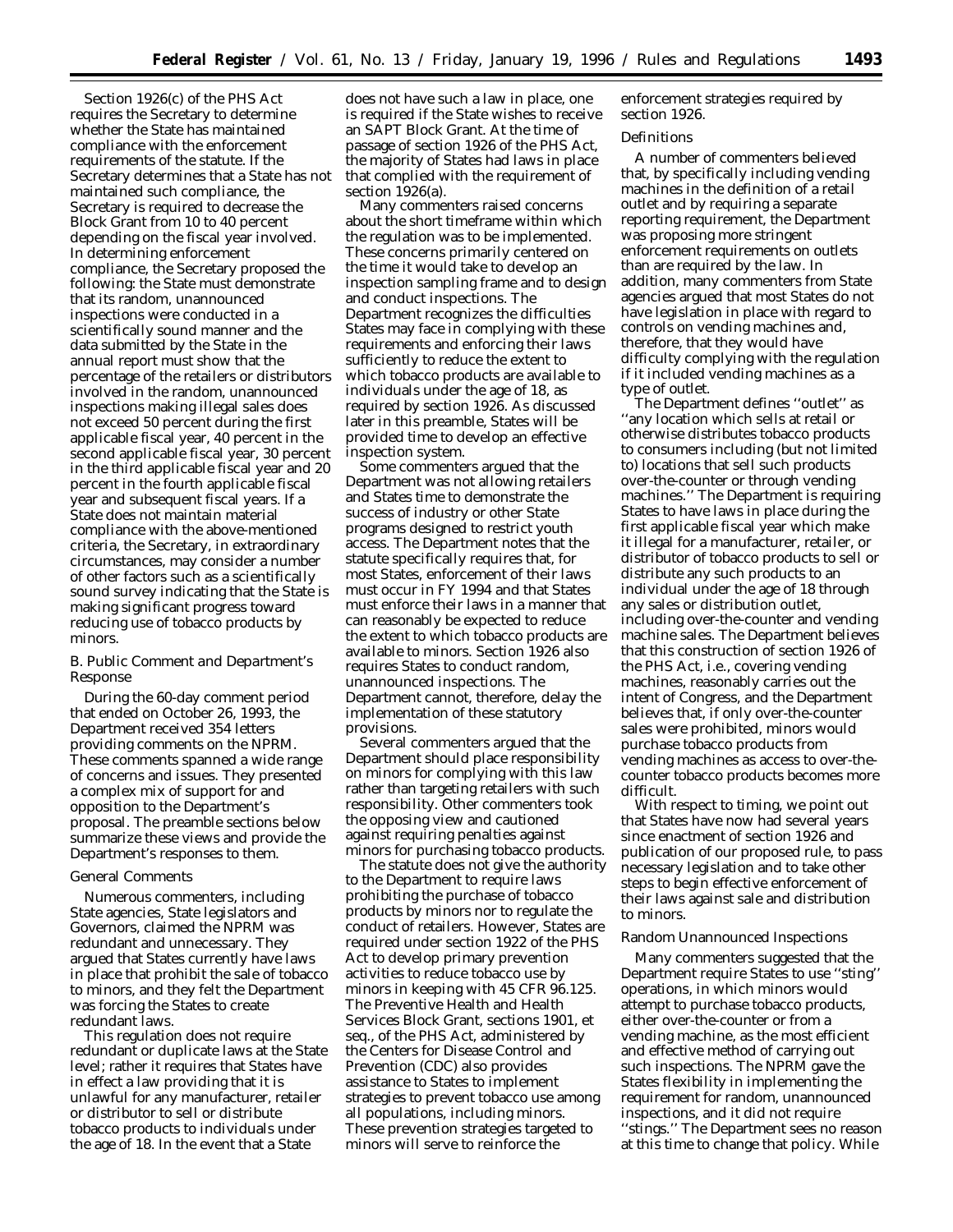there is considerable literature supporting the use of ''stings'' as an efficient and effective method of carrying out such inspections, there is no conclusive research to suggest that it is the only viable method that could be developed. Furthermore, the Department strongly supports giving States flexibility in devising methods to use in enforcing their laws.

However, the Department wants States to know that it does not know of any other valid alternative methods. Despite the NPRM's request for suggestions for alternative methods, and the many comments received opposing the use of ''stings,'' the Department has not identified evidence of any other workable or valid method of random, unannounced inspections for determining illegal sales. Moreover, the regulation's compliance level is based on the ''sting'' methodology, and the Department would need an empirical basis for converting results from one enforcement method to another to assess compliance.

In the light of these issues, the Department considered a range of options to protect both the States and the integrity of the program, including modifying the regulation to provide for formal approval by HHS of any alternative method. Another option would have been to specify in some detail either the methodology the Department would find acceptable or to define such terms as ''unannounced.'' Ultimately, the Department decided to leave the matter open and flexible, relying on the good judgment of State officials. The Department does, however, strongly urge any State that contemplates using an alternative method to work with the Department in advance of implementation to show that the method validly measures compliance through random, unannounced inspections, and to ensure that the inspection approach will produce the data necessary to determine that the State meets the compliance target.

Another large group of commenters opposed the use of minors in conducting compliance inspections because they feared that inspectors would attempt to entrap retailers by inspecting at busy times during the day, by attempting to purchase when the seller is distracted, by pressuring the seller, or by using individuals as decoys who do not look like minors. A number of commenters expressed concern that a child may not be sufficiently mature to understand undercover procedures and inadvertently entrap a retailer.

The Department is aware that entrapment may be a potential problem

for retailers. Since the implementation of random, unannounced inspections is a State responsibility that is required by statute for receipt of an SAPT Block Grant, the Department expects States, if they choose to have minors participate in inspections, to develop procedures to address (and thereby avoid) these concerns and to educate officials regarding permissible and impermissible activities.

Many commenters argued that using minors in inspections could have a detrimental impact on minors participating in such operations (e.g., danger, exploitation). Among the fears expressed was the possibility of repercussions, in the event that the minor is discovered in his/her undercover role. Additionally, these commenters believed that undercover work is inherently dangerous and only to be undertaken by trained law enforcement officers. It was also feared that a child would be asked to take the witness stand and have to undergo cross examination.

The Department believes that the use of minors in inspections is very effective in gathering data and believes these inspections will show that proper training and adult supervision can reduce any potential risk of negative consequences toward youth. The Department does, however, expect States to provide all of the necessary precautions to safeguard the youth participants.

Commenters who favored requiring inspections involving the use of minors suggested the following guidelines: (a) minors should be supervised by adults, (b) minors should not be used in outlets they frequent or in their neighborhood so they may not be confronted later, (c) minors should not be involved in any confrontation with the retailer and, therefore, such confrontation should be made after the youth has left the store, and (d) minors should be 2–3 years younger in age and appearance than the legal age for purchase of tobacco products. Many commenters also suggested that minors be supervised by the State or an organization under contract to the State and that they be granted immunity from any State prohibition on the purchase of tobacco by minors.

Following publication of this rule, the Center for Substance Abuse Prevention (CSAP) will provide to States technical assistance and further guidance on stateof-the-art inspection processes, including guidelines, training and technical assistance, on which CSAP and CDC are collaborating. Comments on the NPRM are being considered in

the development of these guidelines, training and technical assistance.

Several commenters urged the Department to make the inspection requirements more stringent. The Department believes that the inspection requirement as stated is sufficiently stringent to achieve the goals of section 1926 without imposing an undue burden on the States. Variations among States dictate the need for some flexibility in the design and conduct of the random, unannounced inspections.

A few of the Single State Agencies for alcohol and other drug (AOD) abuse prevention and treatment (SSAs) and some alcohol and other drug abuse providers that commented on the NPRM believed their involvement with the tobacco enforcement tasks of the law would hurt their position with the very citizens they aim to serve. They believed that clients would fear or avoid accessing services, because the providers would also be enforcing the laws.

First, it should be noted that section 1926 does not require that the inspections be performed by the SSAs or by the providers they contract with to provide AOD services. The required inspections may well be carried out by, or under the direction of, other agencies of State government. Moreover, even if SSAs do enforce the provision, the Department does not believe that they will drive away their target population or client base by implementing random, unannounced inspections. These inspections are not directed at individuals who purchase the tobacco products, rather at those who sell or distribute the products to youth. Neither the required law nor this regulation requires penalties against an individual for violating tobacco access laws. The Department feels that a client's perception of risk or fear of reprisal will be negligible and that AOD prevention and treatment providers will not be negatively impacted.

Comments were also received regarding the use of private entities performing inspections. The issue of State responsibility and accountability was raised regarding inspections conducted by private entities. Opponents raised concerns about ''vigilantism,'' since they believed that such inspections would be motivated by an anti-tobacco agenda and would be subjected to no formal accountability requirements. Supporters of the use of private entities to inspect outlets viewed such inspections as an assurance that individual citizens have the right to independently evaluate the State's progress. They argued that the public has the right to be involved in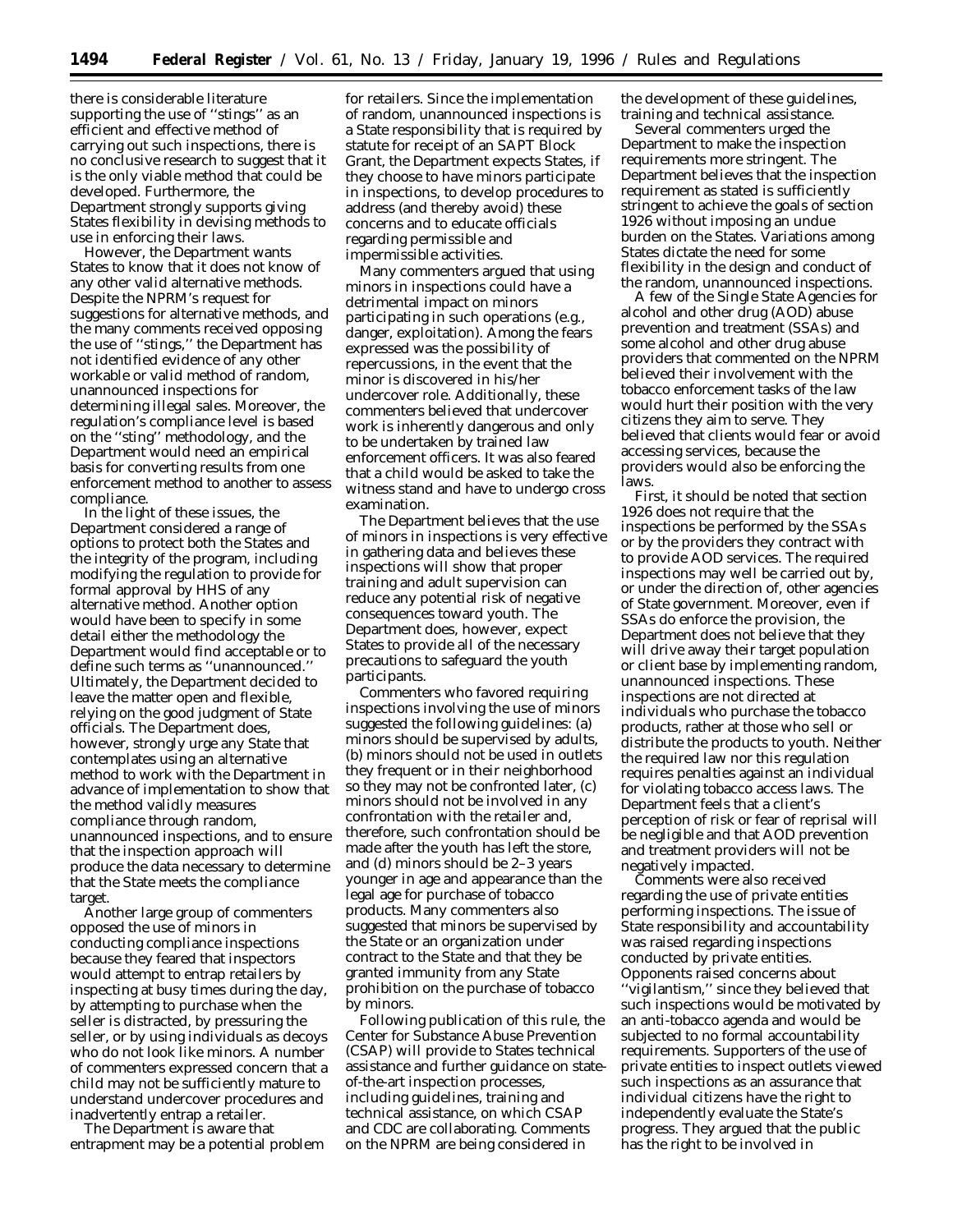inspections and feared any limitation on negotiated inspection failure rate, which that right.

The Department does not require or prohibit the use of independent contractors or other type of organization to perform inspections of outlets for the State. It is the States' responsibility to demonstrate to the Department that random, unannounced inspections have been conducted in a fair, consistent, unbiased, planned manner that will provide useful data on the sale or distribution of tobacco products to minors.

Commenters offered numerous recommendations on alternate strategies for inspecting outlets. One commenter suggested using ''random inspections'' for scientific measures, ''routine inspections'' for compliance checks, and ''targeted inspections'' for enforcement of previous violators. Other recommendations included routine, preannounced inspections and the inspection of outlet-sponsored ''give-away'' programs, as already specified by the NPRM.

While the Department believes that these suggested strategies are helpful, in the interest of providing States with appropriate flexibility, the Department will not prescribe how random, unannounced inspections are to be performed. Such approaches have been noted and may be included in further guidelines and training provided by the Department to inform States on all the options available to them in effectively carrying out these requirements.

Commenters argued that the targeted inspections required in the proposed regulation imply States' knowledge of prior violations and that such information does not currently exist and cannot be tested for in the first year. Others argued that targeted inspections exceed the intent of the law. Still others argued that targeted inspections should be required.

The Department has reviewed the proposed requirement for inspections targeted at outlets with previous violations. The Department believes that each State should have the flexibility to enforce its laws in a manner that can reasonably be expected to reduce availability of tobacco products to minors in light of that State's own unique circumstances. Therefore, we are not requiring that States conduct targeted inspections. States are reminded, however, that targeted inspections are an appropriate method of controlling youth access to tobacco products and may be considered by the Secretary in making a determination when a State is not found to be in substantial compliance with the State's

is discussed in more detail below.

# Other Well-Designed Procedures

Many commenters argued that the proposed requirement for ''other welldesigned procedures'' was excessive. Many commenters perceived the NPRM's requirement for ''other, welldesigned procedures'' as forcing States to enact additional laws as a condition of funding, and thus exceeding the scope of the statute, congressional intent and Departmental discretion under the statute. Commenters further stated that existing laws and procedures are sufficient and that this requirement would necessitate new legislation that would interfere or conflict with existing laws.

Commenters representing SSAs claimed they would not be able to initiate ''other well-designed procedures'' in time to adequately comply with the regulation, especially since State legislatures meet briefly, or not at all, this year. Examples of procedures considered problematic and time-consuming to implement include licensing, controls on vending machines, and excise taxes. They believed that each of these procedures is a highly charged political issue and not easily passed legislatively. Some States argued that, given their need to enact enforcement legislation and the strength of the tobacco industry's opposition to such initiatives, they would need to receive an extension from the Department for compliance.

Many other commenters requested that the final rule mandate specific procedures (suggested strategies and examples found in the Preamble and the Model Law that was appended to it) rather than allow the flexibility provided in the NPRM. They stressed the need for a more stringent approach to the requirement and recommended that a wide range of mandates be included in the regulation, such as:

1. A tobacco sales or distribution licensing system;

2. A graduated schedule of penalties for violations;

3. A ban on vending machines;

4. Elimination of all vending machines in locations where minors have access; and

5. An updated version of the Model Law.

The Department has been persuaded by public comment to allow the States flexibility to determine which strategies are most appropriate for meeting the compliance target and enforcement requirements of the law and the regulation. To require ''other welldesigned procedures'' at this time could, we believe, create unnecessary legislative obstacles for States, making it more difficult , not less, to achieve the goal of reducing the use of tobacco by youth. It would be counterproductive to the goal of increasing State enforcement activities if the final regulation were to require States to take additional legislative action to strengthen State tobacco control laws. We continue to believe that the adoption of ''other well designed procedures'' would enhance the effectiveness of State programs to curtail youth access to tobacco. However, during the initial phase of implementing this statute, State enforcement efforts will be more effective if States can devote time to the development of effective enforcement mechanisms without the additional burden of seeking legislative changes in State law. Therefore, the Department has eliminated the requirement of ''other well-designed procedures'' from the final rule.

The Department notes that the FDA's proposed regulations include several of the ''other well-designed procedures'' suggested in the preamble of the NPRM for this rule as well as other restrictions suggested by commenters (e.g., the elimination of vending machine sales and the prohibition of the sale of single cigarettes). The FDA proposal would not be directed toward affecting State laws. Rather, FDA proposes to affect the conduct of manufactures, distributors and retailers of tobacco products, a potentially effective and important means of reducing the numbers of children and adolescents who use and become addicted to tobacco products.

States should also be aware that, as part of each SAPT application, they are required to report what they have done to enforce the law during the previous fiscal year and what they intend to do during the fiscal year for which they are applying for funds. As discussed later, the Secretary may, in extraordinary circumstances, consider a number of factors other than the results of the random, unannounced inspections in determining compliance. One factor to be considered is the extent of the activities the State is carrying out in enforcing the law. Certainly, the suggestions in the preamble for the NPRM and the recommendations offered by commenters on the NPRM are viable ways that the States can enforce the provision.

States are reminded, however, that the Governor must assure the Department that the State will enforce its statute in a manner that will reasonably reduce the availability of tobacco products to minors. If a State fails to meet the negotiated compliance target as outlined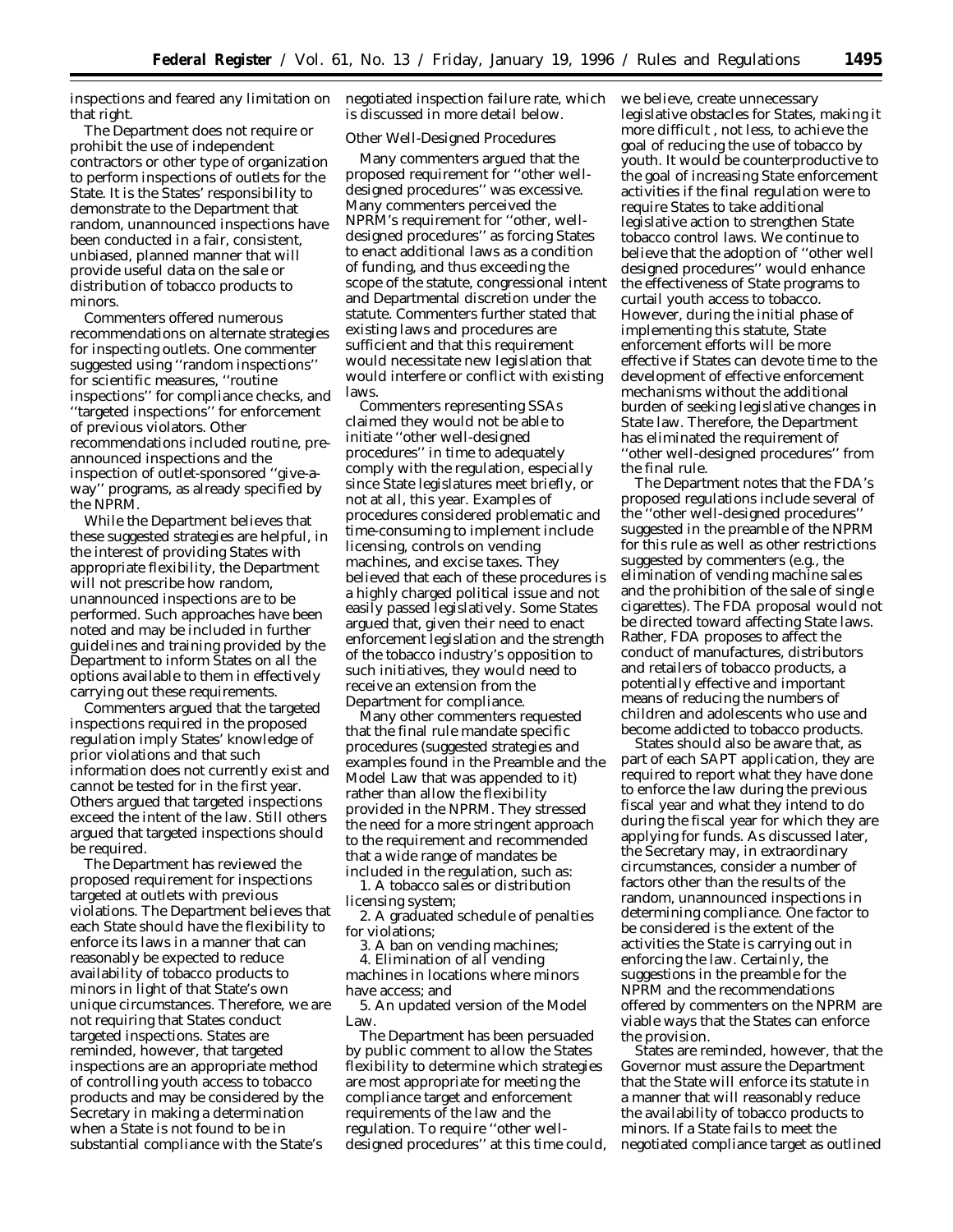in this regulation and discussed below, the Department may seek additional information from such State before the Department will award the State a Block Grant. This information must be sufficient to provide reasonable assurance to the Department that the State will enforce its law, consistent with section 1926 of the PHS Act and the regulations.

Many comments focused attention on specific procedures that a State might implement and which were perceived by many as required. First, numerous commenters opposed the use of a licensing system for retailers. Some commenters opposed the NPRM's example of State licensing fees as a method of paying for the enforcement of this regulation, arguing that fees will hurt profits and lead to a loss of jobs. Commenters feared the regulatory nature of a licensing system, as States would be able to threaten retailers with suspension or revocation of their licenses for illegal sales of tobacco products by their employees. The licensing power, it is argued, could also be used to prohibit sales clerks under the age of 18 from handling tobacco products. Commenters also feared that a licensing system would allow regulators to pursue a broad anti-tobacco agenda. Finally, commenters believed that retailers would not be able to design and implement programs to comply with State and Federal substance abuse laws. Thus, they argued, a new, complex licensing program is not needed in order to limit the sale of tobacco products to minors. In contrast, many other commenters supported a licensing mechanism for the sale of tobacco. Some recommended a system with a graduated schedule of penalties for illegal sales, culminating in the loss of license.

The proposed regulation and Model Law explained how a licensing system could be used to enforce the States' laws effectively, with licensure fees and civil penalties funding both the random, unannounced inspections and other administrative costs. The Department did not, however, require a licensing system in the NPRM, and is not requiring one in the final rule. The Department believes, however, that a licensing system offers States an efficient method of identifying the total population of outlets for inspections and enforcement and that licensure fees can be a source of funds to pay for enforcement activities.

A small number of commenters recommended that the Department require either the elimination of tobacco vending machines or the elimination of vending machines in areas to which

minors have access. They opposed the use of locking devices on vending machines because they believed such devices are ineffective. Other commenters supported using locking devices.

Bans and restrictions on vending machines and locking devices are viable options for States to consider in reducing tobacco sales to minors, but again, under this regulation the Department intends to allow States flexibility in the strategies they use to enforce tobacco control laws.

Several commenters opposed the Department's suggestion that States publish the names of, and boycott, outlets that have sold tobacco to individuals under the age of 18. They believed this is outside of the Department's authority and that such a suggestion should be removed from the regulation. Commenters argued that boycotts do not take into account attempts made by individual retailers to comply with the law.

The regulation does not require that States publicize the names or boycott outlets violating the law. However, studies have shown that these approaches can be effective in reducing violations (e.g., Turrisi, R.; Jaccard, J.; ''Cognitive and Attitudinal Factors in the Analysis of Alternatives to Drunk Driving,'' *Journal of Studies on Alcohol* 53(5) p. 405–414, 1992) and, therefore, are options a State may want to consider.

A number of commenters requested the elimination of the ''Model Law'' from the NPRM, arguing that, since the NPRM is a Federal document that ties compliance to funding, examples and suggestions were viewed as legal demands. Topics in the Model Law that received considerable comment included registration/licensure fees, suspension and revocation of licenses, licensure of outlets under common ownership, and graduated penalties against violators of the law.

The Model Law is not a required element of the regulation. The Department published both the Model law and the Inspector General's report with the NPRM to provide the public with further information regarding its position on the issue of youth access to tobacco products and to foster discussion at the State level about various legislative strategies for ensuring the enforcement of tobacco access laws. These documents will not be published with this final rule but will continue to be made available.

Commenters gave considerable attention to the issue of restricting local jurisdictions from passing more stringent statutes. They recommended

that the Department require States to permit local governments to enact and enforce, as strong or stronger, local tobacco control laws to supplement the State's enforcement activities. Some commenters on this issue requested that the Department recommend a decrease in funding to any State that limits the power of local governments, as the Federal requirements should be seen as a minimum standard for tobacco access and control.

Many States currently preempt localities in enforcing or implementing some forms of tobacco control activities. However, as noted in the NPRM, the Federal statute and regulation are minimum requirements to which the States are held. In no way should they be considered as limiting, or requiring States to limit, the powers of local governments to enact or enforce tobacco control laws. As shown in the DHHS Inspector General's report (''Youth Access to Tobacco,'' Office of the Inspector General, U.S. Department of Health and Human Services, OEI–01– 92–00880, page 7, August 1992), the majority of minors laws and enforcement efforts regarding the sale of tobacco have taken place at the local level. The Department encourages States to allow localities the flexibility to enact stricter laws or to more rigorously enforce tobacco control laws. However, in the interest of allowing States flexibility in implementing the law, the Department will neither prohibit the States from preempting, nor require them to preempt, local initiatives on youth access to tobacco products.

Some commenters representing a variety of interest groups argued that State AOD agencies do not have the authority to enforce the law, nor should they be involved in the enforcement of this law. Commenters also argued that law enforcement agencies are stretched so thinly that they would not be able to provide the needed support. Effective enforcement would, they suggested, require the creation of a large, costly, ''bureaucratic,'' State-wide authority, which they believe is contradictory to the AOD agencies' mission.

The Department does not specify which agency within the State is to be responsible for implementing the law. Enforcement of the law may be done by enforcement agencies, SSAs, private entities, or a combination of these and other organizations. The Department expects the Governor of each State to designate the most appropriate agency to assume lead responsibility for implementing these requirements.

It is, however, appropriate for the SSA to work with other State agencies to ensure that tobacco access laws are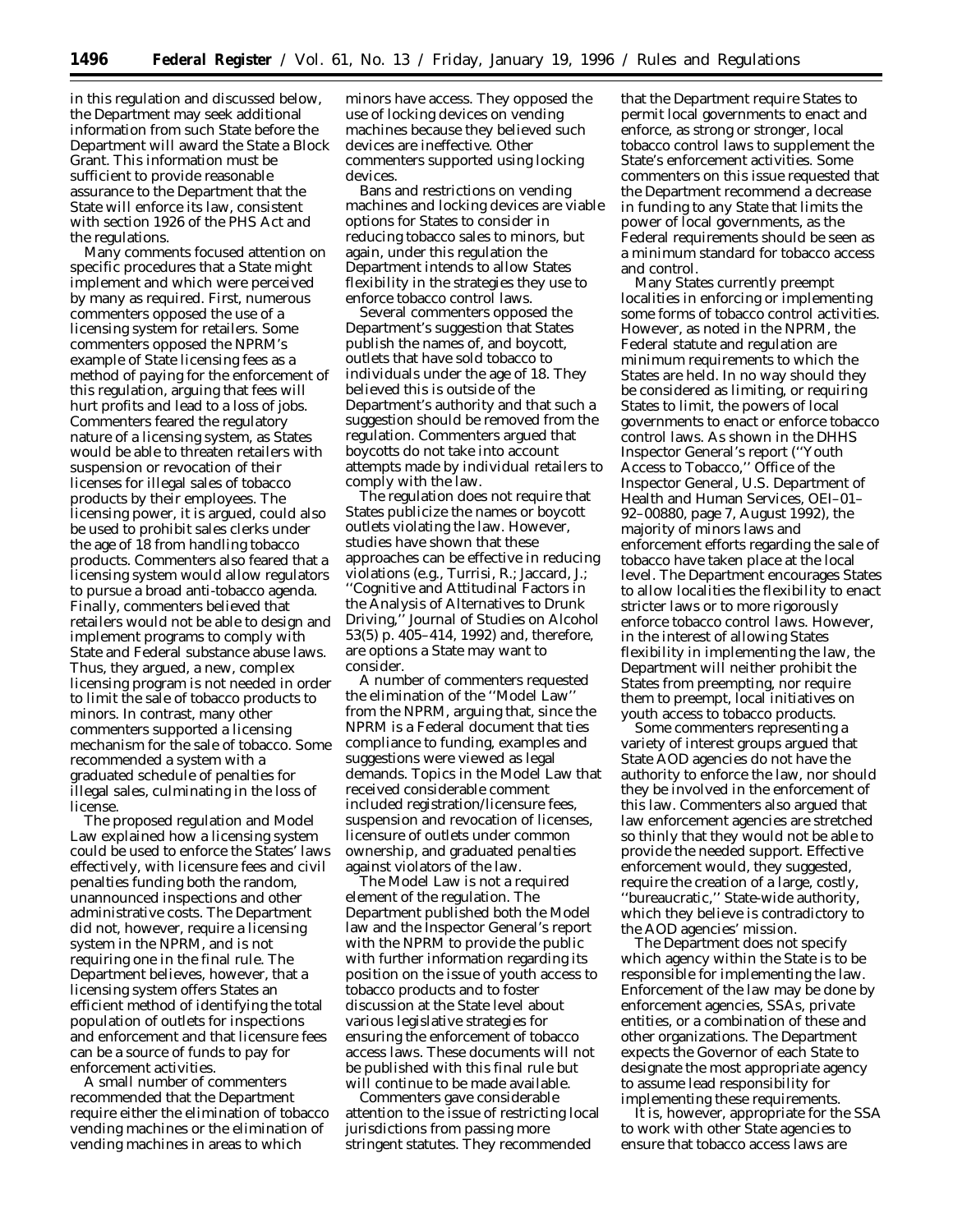enforced at the State level, as well as to work closely with State legislators and law enforcement entities to ensure that youth access and enforcement laws are being met. Each State will have to consider the relative resources and capabilities of its various State entities and make a determination as to the most appropriate enforcement agency. So as to provide the Department with sufficient information on the strategies to implement the law, the Department in its final rule requires that each State report in future applications on the agency or agencies designated by the Governor to be responsible for implementing the requirements of Section 1926.

#### Annual Reporting

A few commenters recommended that the Department establish stronger inspection requirements (e.g., three levels of inspection, more clear requirements for performing inspections, fewer inspection violations before the Department reduces funding, and the creation of a system of penalties against outlets), and that the States be required in their application materials to describe these activities in detail.

The Department is confident that the inspection process as outlined in the final rule is sufficient for determining whether the States are complying with the regulation. States on their own may choose to implement more stringent inspections and if they do, States are to explain what they have done in their application. In carrying out more stringent inspections, however, States should make sure that they can provide the information the Secretary requires in this regulation in order to make a determination of compliance.

Many commenters recommended greater specificity in the reporting requirements being made by the Department. The Department does not agree. The Department is requiring the States to provide information sufficient to meet the requirements of the regulation and no more. To require that States submit additional information, even though that information is not necessary for determining the completeness of the application or compliance with the criteria established in this regulation, would put an undue burden on the States.

Several commenters disagreed with the requirement for separate reporting for over-the-counter and vending machine sales in the annual report. They argued that it is excessive and implies a separate compliance target for over-the-counter and vending machine sales.

The Department believes that the commenters misunderstood the reporting requirements at issue. It should be noted that the Department is basing compliance on the aggregate results of both over-the-counter and vending machine inspections. The separate reporting requirements permit a better analysis of the results, and they allow the Secretary, in extraordinary circumstances, to consider the make-up of the outlets inspected in determining compliance, if the State does not meet the performance target as negotiated with the State. Of course, if the proposed FDA regulations' prohibition of vending machine sales goes into effect, we will revise our reporting forms to reflect this change. In the event a State prohibits vending machine sales of tobacco, the State will not have to include nonexistent vending machines in its sample or enter any data for vending machines.

# Public Comment

There were several comments on the requirement that public comment shall be obtained and considered by the State prior to its submission of a report to the Secretary; most such comments were in favor. Those that disagreed were concerned about the burden thus represented and the timelines for reporting.

Section 1941 of the PHS Act requires States to offer the public an opportunity for comment on the State SAPT plan. In addition to this requirement, the final rule requires each State to submit for public comment the elements of the SAPT Block Grant report that relate to implementing this regulation. The Department does not believe that this is an excessive burden on the States nor that it will create any unnecessary delay in the submission of applications, since the States can send this portion of the report out for public comment at the same time, and in the same way, as they send the plan.

Scientifically Sound Sampling Frame and Design

Many comments were received regarding the requirement for a scientifically sound estimate based on an adequate sample design of the inspection effort. The majority of the commenters disagreed with this requirement. Both those who agreed with the requirement and those who disagreed were concerned about the States' ability to carry out this requirement without greater specificity, time and funding. Many of the commenters believed for these reasons that the sampling requirement is not fair, is unrealistic or is confusing. Many of the commenters recommended that the States either be given more time to develop scientifically sound estimates of success, be given more flexibility, or that the requirement be eliminated.

A few commenters made specific suggestions as to how to improve the guidance on sample design, including mandating inspections that would assure adequate representation of the universe, and requiring that the sample represent the ethnicity, gender and age distributions of the community in which the purchases are made.

The Department believes that it is necessary for the States to conduct probability samples of outlets to be inspected so that the Department has a reliable measure of how the law is being enforced throughout the individual States. The Department does not believe the States should be permitted to focus their efforts on locations that are unlikely to have a substantial population of underage persons. A requirement to draw a probability sample also will ensure that the States select outlets accessible to youth. The Department is available to provide technical assistance, training and guidelines with regard to the development of the sample designs.

Some commenters believe that the requirement for a scientifically sound sampling frame and design implies State enactment of licensure laws to provide a sampling base, since the regulation does not provide a clear design for a scientifically sound sampling frame.

The Department believes there are a variety of methods whereby a State may develop a sound sampling design in the absence of a licensing or formal registration system. At the outset, it should be noted that, sample designs will vary by State. States with complete centralized license lists can use these lists in developing a sampling frame. Other States can utilize commercial business lists that can be purchased from a variety of sources. These lists may not be as complete as license lists (particularly for small businesses and street vendors), in reflecting the total universe of tobacco outlets in the State, and, therefore, States may have to supplement them. Other options, which are not as desirable and may have to be supplemented include area sampling, community sampling, or sampling from Bureau of Alcohol, Tobacco, and Firearms (BATF) tax rolls.

It should be noted that the Department views an outlet as any ''location'' which sells or distributes tobacco products. The Department will consider for sampling purposes multiple sales points within one location to be a single outlet. For example, a motel that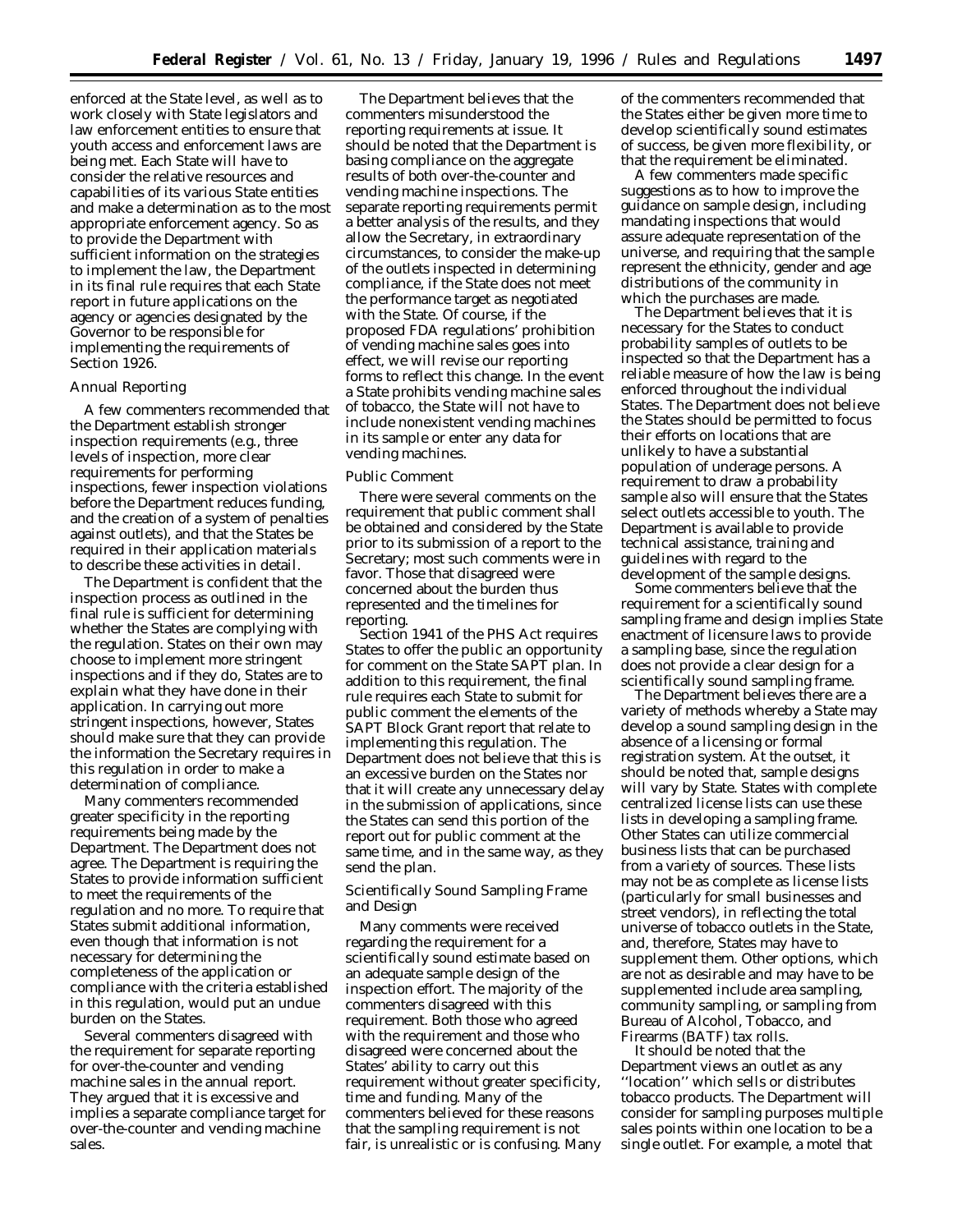has a shop that sells tobacco products over the counter, and has several vending machines which also sell tobacco products, would be considered one location.

### **Oversampling**

Some commenters were concerned about the requirement that the distribution of inspection sites reflect the distribution of minors in the States, and that inspections be conducted at times when, or locations where, minors are more likely to purchase, (e.g., near schools, in malls, movie theaters, etc.). This requirement is viewed as complicating the process of determining and collecting baseline and effectiveness data and increasing the overall costs of performing inspections. The Department does not wish to put unnecessary obstacles in the paths of states wishing to achieve the compliance goal of the regulation and reduce illegal tobacco sales to minors. The Department believes there are many ways States can ensure that the inspections are conducted in such a way as to ensure an appropriate probability sample of outlets which are accessible to youth and is revising the regulation to reflect this change.

# Timeframe

Numerous commenters argued that the Department is not allowing States adequate time to comply with the law and the proposed regulation, specifically with required inspections, reporting, and implementation of ''other well-designed procedures.'' Although many commenters believed that compliance with the inspection percentage targets is attainable, many claimed the Department is not accounting for the lead time necessary for a State to make the required legislative changes and to establish inspection sampling designs and systems.

The Department agrees that additional time is needed by States to implement an inspection process and to make the legislative and procedural changes that may be necessary for effective enforcement of their youth access laws. The Department is, therefore, revising the regulation so that for the first and second applicable fiscal years, the State must, at a minimum, conduct annually a reasonable number of random, unannounced inspections of outlets to ensure compliance with the law and plan and begin to implement any other actions which the State believes are necessary to enforce the law.

For the third applicable fiscal year and all subsequent fiscal years, the States are to conduct annual, random, unannounced inspections of both overthe-counter and vending machine outlets. These random, unannounced inspections are to cover a range of outlets (not preselected on the basis of prior violations) to measure overall levels of compliance as well as to identify violations. Random, unannounced inspections are to be conducted in such a way as to conform to commonly accepted statistical standards and confidence levels.

Implementation of the negotiated percentage targets will not begin until the fourth applicable fiscal year as discussed in the next section. The Department expects that while some States will quickly achieve the *Healthy People 2000* objective for retail enforcement, others will have greater success in reaching this goal if given additional time to design and initiate enforcement of their statutes.<sup>1</sup> Further, the Department believes that this compliance schedule accommodates the needs of States for a reasonable period of time to organize their enforcement activities.

#### Compliance

Some commenters believed that the Department had exceeded its authority in establishing performance criteria and suggested that the Department only require that States make a good faith effort to enforce the laws. Several other commenters suggested that the standards should be based on Statespecific baselines, while several others suggested the standards should disallow State-specific measures and develop national standards. Several commenters believed that the States are being held accountable for a Federal approach, that the standards do not take into consideration the variance among States and do not recognize their differences.

The Department continues to believe that the national objective should be to substantially reduce illegal sales of tobacco products to minors, and we believe that all States can make significant progress in reducing illegal tobacco sales if reasonable actions are taken to enforce each State's statute. We recognize that enforcement of existing State statutes cannot, in isolation,

achieve the President's goal for significantly reducing the initiation of tobacco use by children and adolescents. Meaningful enforcement of State laws does, however, constitute an important step in reducing the availability of tobacco to children and youth.

After considering the circumstances that now exist in the States, we believe that achieving a 20 percent failure rate in the random, unannounced inspections required by the statute is a reasonable objective towards which States should strive. State enforcement of access laws can significantly reduce tobacco use by children. We are, however, convinced that the best results that can be obtained under this regulation will be achieved by allowing States flexibility in designing enforcement strategies to reach the 20 percent goal for retail enforcement recommended in Healthy People 2000. Therefore, the Department is establishing a 20 percent failure rate as a performance objective that States should achieve within several years, subject to some variation in schedule. After carefully considering the public comment on this issue, the Department now believes that establishing a flexible schedule that is adapted to the needs of individual States for the uniform schedule proposed in the NPRM strengthens the regulation. Tailoring the timetable to the circumstances of the States enables the Secretary to establish quicker schedules for those States which have already made substantial progress in enforcing their statutes. Somewhat longer periods of time are more appropriate for the States that have further to go. Providing these States additional time in the initial phase of implementing their enforcement activities will increase the chance that they will succeed in achieving the goals rather than fail.

To ensure that States are working toward meeting and exceeding that objective, but allow some variation in time to achieve it, the Secretary will negotiate annually with each State an interim performance objective the State should meet each year. It is our expectation that all States will reach and surpass the performance objective of 20 percent within several years. The target level negotiated with each State should demonstrate each State's commitment to furthering the ultimate goal of reducing tobacco use by underage youth, reasonably reducing the availability of tobacco products to minors and showing immediate and sustained progress toward meeting the 20 percent performance objective.

<sup>1</sup>U.S. Department of Health and Human Services, Public Health Service, *Healthy People 2000: Midcourse Review and 1995 Revisions,* DHHS Publication No. 017–001–00526–6 (Washington, D.C.: U.S. Government Printing Office, 1995), p. 173. Services and Protection Objective 3.13 proposes to ''enact in 50 States and the District of Columbia laws prohibiting the sale and distribution of tobacco products to youth younger than age 18. Enforce these laws so that the buy rate in compliance checks conducted in all 50 States and the District of Columbia is no higher than 20 percent.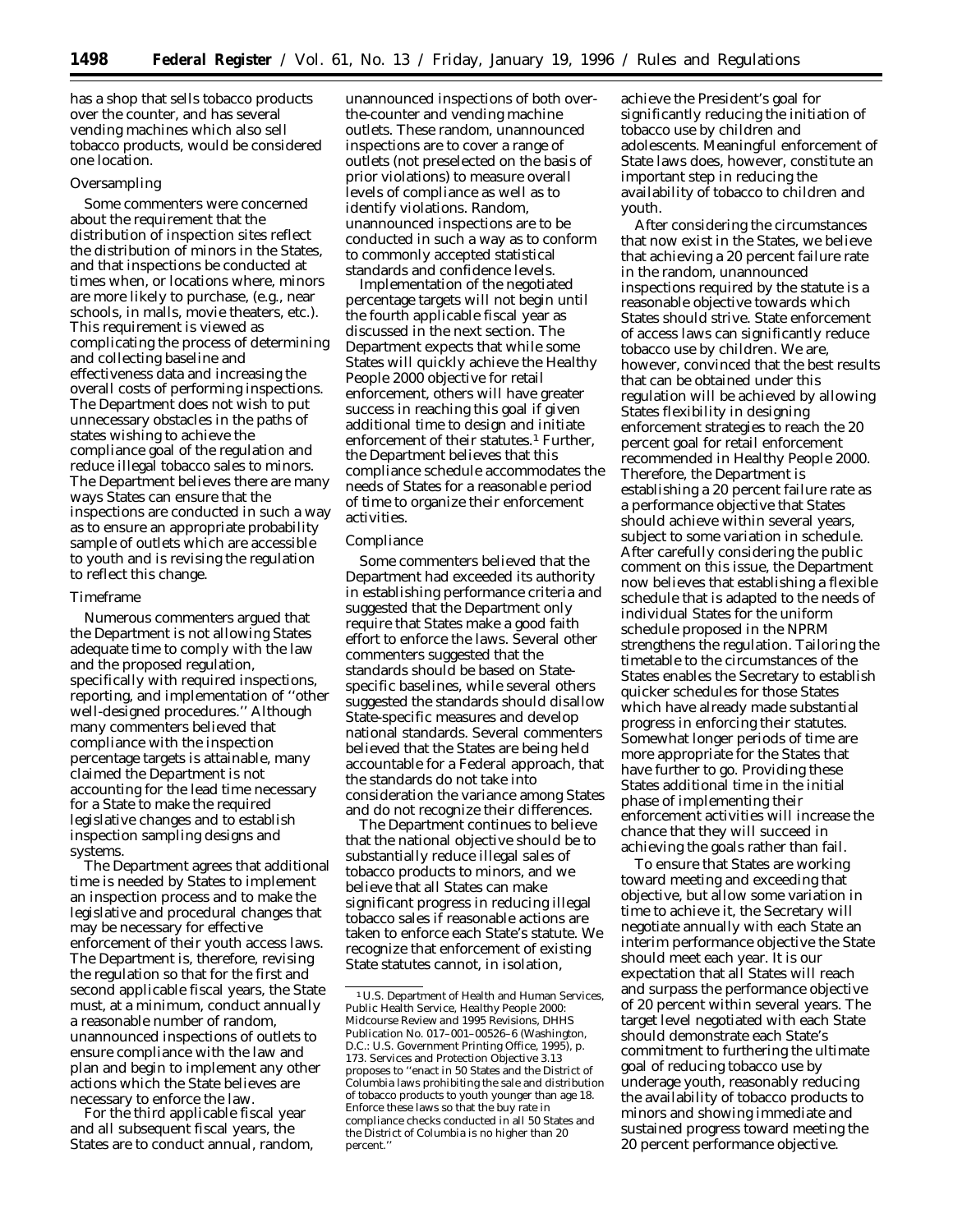The results of the random, unannounced inspections in the third applicable fiscal year (which are to be conducted in such a way as to provide a probability sample of outlets that youth are likely to frequent) will serve as the base line. State specific maximum failure rates will be negotiated for the first time for applications for the fourth applicable fiscal year which for most States is FY 1997. States are encouraged to complete their inspections for the third and all subsequent applicable fiscal years in time to permit negotiations for the next fiscal year's application.

Comments on the compliance standards (allowable rate of inspection violations) were mixed. A large number of commenters requested that the compliance standards be made more stringent. They provided several suggestions on how the standards could be strengthened, particularly in the fourth year and beyond (either five percent or ten percent failure rates).

Several commenters suggested that the Department eliminate the compliance standards, stating that they are too stringent, arbitrary or prescriptive. A few stated that the standards will serve as a disincentive to accurate enforcement and reporting. A few commented that the standards will be impossible to evaluate. Some expressed concern that this approach could result in enforcement by the Department rather than by the States.

Several commenters argued that the States are being held accountable for compliance standards founded on faulty premises established by precursor studies conducted at the local level, and that the resulting reduction in the failure rate of random, unannounced inspections cannot be applied to the State level. Further, they argued that the reduction in the number of inspection failures resulted from public education and notification of inspection efforts.

The goal of the statute is to reduce the extent to which tobacco products are available to minors, which is critical to reducing tobacco use among minors. The Department believes to achieve a meaningful reduction in illegal tobacco sales to minors there must be a measurable performance objective. As discussed below, the Department has selected 20 percent as the appropriate objective.

The Department has decided, however, based on the comments received that a more effective and efficient program will result from eliminating the one-size-fits-all standards proposed in the NPRM that would establish a uniform schedule of annual failure rate reductions from 50 to

40 to 30 to 20 percent. In its place, the Secretary will negotiate a strategy with each State for achieving the performance objective over a period of several years. The Department believes this approach offers States the flexibility needed to achieve the objective. We would hope, of course, that when each state achieves the 20 percent performance objective, they would continue to seek even lower levels, eventually eliminating illegal sales to minors.

With regard to setting the performance objective at 20 percent, while there has been little experience with State level enforcement and, therefore, no studies to document appropriate expectations for State-wide inspections, the Department believes that the local studies do provide a reasonable starting point. Several studies in which unannounced inspections were used to measure access by minors to tobacco products show a significant reduction in the availability of such products when enforcement is strengthened. These studies reflect a sales rate of tobacco products to minors of 24 percent to 39 percent within one to two years of such enforcement efforts (see studies cited in NPRM, 58 FR 45157). Other studies have shown that moderate enforcement efforts such as officially sponsored ''stings'' and citations led to levels of illegal sales of close to zero percent (see discussion in economic analysis, below). These studies suggest that States using reasonable enforcement measures should be able to reduce illicit sales of tobacco products to minors to 20 percent or below over a relatively short period of time. Under the final rule, that time period will be negotiated with each State.

The Department will also work to assist States by supporting research and providing technical assistance helpful in determining the type of enforcement measures and control strategies that are most effective. This information will be helpful to States in improving their enforcement measures and further reducing their failure rates.

Many commenters expressed concern that all retailers were being held accountable for the mistakes of a few and that the sampling frame would only result in a suggested or ''estimated'' overall compliance level against which penalties would be determined. They were concerned about the use of a sample to ''estimate'' overall compliance.

It appears that these commenters misunderstood the Department's intent. The penalties prescribed by section 1926(c) of the PHS Act are applied to

the State by means of a reduction in the amount of the SAPT Block Grant funds they receive. The penalties are not applied to retailers.

# Secretary's Discretion

Several commenters expressed concern regarding the discretion given to the Secretary in determining compliance in extraordinary circumstances. They feared that such discretion will ultimately undermine the intent of the regulation. A number of commenters raised issues regarding cases in which a State does not meet the compliance criteria. A large number thought that the term ''substantial'' should be deleted because it undermined the Department's ability to carry out the penalties stipulated in the law. From the alternative perspective, a few commenters believed that the significant efforts, activities and progress of the States should be considered by the Secretary in making a compliance determination. A few thought a waiver should be given only after a public hearing. Lastly, there were a few commenters who suggested that the Department require enactment of one or more of the ''other procedures'' cited in the NPRM in the event that either a State is found out of compliance after the first year, or that waivers not be applied, in the event that the State failed to enact the recommended ''other well-designed procedures.'' The regulation permits the Secretary to, in extraordinary circumstances, consider other factors in determining compliance with the regulation, in the event that the State fails to adequately comply with the requirements. As indicated these will only be considered in extraordinary circumstances. In these instances, the Department will review a number of factors including appropriate survey data indicating that, in the previous year, significant progress has been made toward reducing the use of tobacco products by minors. It will be the responsibility of the State to explain the extraordinary circumstance and to provide the information for the Secretary to consider.

Moreover, the Department reminds the States that the Secretary, in extraordinary circumstances, may consider other well-designed procedures, in addition to the overall success a State achieves in reducing the availability of tobacco products to minors, in making a determination regarding a State which does not meet its negotiated goal. The Department recognizes that some States may implement other approaches, along with their inspection system, which may effectively reduce youth access and use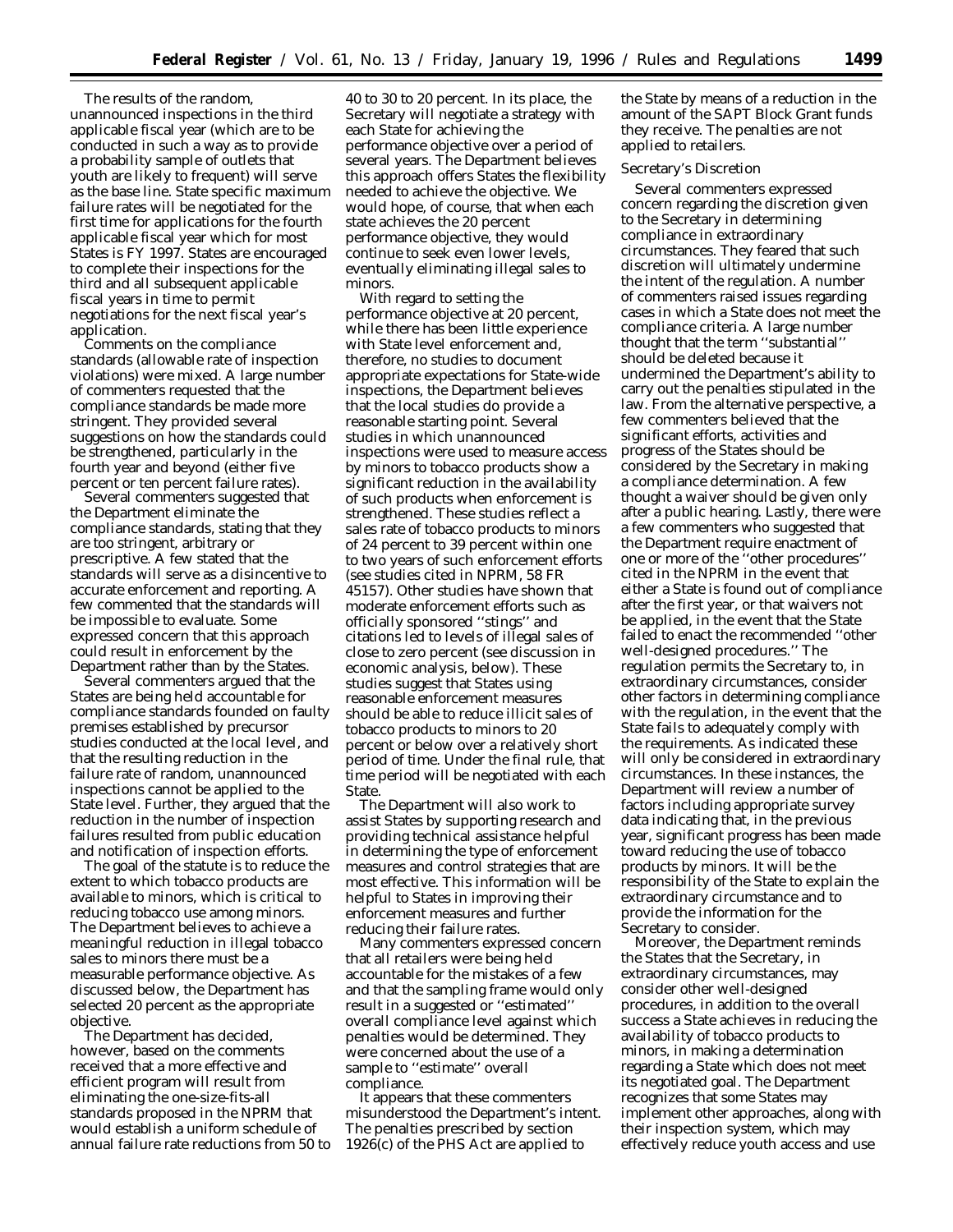of tobacco products. The Secretary may also consider the State's efforts with respect to targeted inspections and enforcement measures toward those outlets known to be selling or distributing tobacco products to minors.

The Department notes that this discretion would be used in only extraordinary circumstances, and a State must clearly document the information that it wishes the Secretary to consider in determining whether to exercise that discretion. The Department believes that allowing the Secretary to take other factors into consideration, in extraordinary circumstances, will not undermine the intent of the law which is to reduce youth access to tobacco products.

# Compliance Penalties

Several commenters expressed concern about the reduction in the Block Grant allotment for noncompliance. They considered the reduction to be punitive, unfair and too prescriptive. They further stated that the reduction would weaken or harm the alcohol and other drug abuse prevention and treatment systems. Lastly, they expressed concern that the State AOD agencies have no control over the situation since they are neither responsible for tobacco programs nor for law enforcement.

The Department appreciates the concerns expressed regarding the potential reduction in the Block Grant allotment and the negative impact of such a reduction on the alcohol and other drug abuse prevention and treatment systems. However, the Department also recognizes the importance of strong incentives for meeting the performance objective and notes that the reduction in allotment for non-compliance is legislated and not subject to change through the regulatory process.

# Funding

Many commenters opposed this regulation with the argument that it imposes an unfunded mandate upon States from the Federal Government, in contradiction of the Administration's policies on unfunded mandates.

Commenters representing a wide variety of groups had serious concerns about how to fund the overall implementation of § 1926, especially the random, unannounced inspections. Many opposed the regulation, fearing they would be forced to pay for enforcement, such as merchants who believed that they would bear the cost of implementing and enforcing this regulation through licensing fees and penalties. State agencies believed they

would be forced to shoulder the costs by diverting funds away from AOD prevention, treatment and other law enforcement activities. They claimed that alcohol and other drug abuse programs and violence programs would have to be cut, in order to pay for the enforcement of tobacco laws. Government representatives believed that taxes would have to be raised or licensure fees enacted to comply with the regulation. Several argued that Block Grant funds, or Federal funds from another source, should be used to pay for the cost of complying with this requirement.

Many commenters objected to the restriction on the use of the Block Grant program funds. Many commenters also argued that the five percent allotment for administrative expenses is already too small for current administrative costs of the Block Grant, without factoring in tobacco law enforcement. They feared that tobacco law enforcement would force AOD programs to be cut, and that some States would not be able to comply. Others argued that youth access should be considered a prevention activity and, therefore, the Block Grant program funds should be used to fund the enforcement.

Many expressed concern that the sampling frame requirement is costly, time-consuming, and labor-intensive. Commenters additionally argued that the cost involved for the enforcement of this law may result in a shift of resources out of needed, publicly accepted alcohol and other drug abuse prevention, treatment and enforcement activities into tobacco enforcement. They argued that social services and law enforcement are often housed in agencies other than those administering the SAPT Block Grant, giving them no inherent stake in complying with the regulation, especially since the cost for enforcement is expected to be high.

The Department recognizes the difficult funding decisions and the need to balance competing program priorities which States will face in order to implement this law. Inspections and enforcement are, however, requirements of the law, requirements that the Department cannot waive.

The Department wishes to explain the availability of Federal Block Grant funding for implementation of these statutory requirements. States may use funds from the Centers for Disease Control and Prevention's Preventive Health and Health Services Block Grant (42 U.S.C. 300w, *et seq.*), for sample design, inspection and other enforcement purposes, as funds from this block grant are available to assist States in conducting activities

consistent with making progress toward achieving the objectives established by the Secretary for the health status of the Nation's population for the year 2000.2

States may also use funds from the primary prevention setaside of their SAPT Block Grant allotment, under 45 CFR 96.124(b)(1), to fund their sample design and inspection costs. States may not, however, use funds from the SAPT Block Grant to pay for other activities. To allow States to use SAPT Block Grant funds for such activities as court costs, for example, could significantly reduce the amount of funds available for substance abuse services.

# Other Comments

The Department, in numerous instances in the NPRM, requested input and suggestions from commenters on feasible, objective, cost-effective approaches to enforcement of the law and compliance with the regulation. Commenters provided the Department with a large number of recommendations, in the following categories:

#### (1) Control of Tobacco Products

a. States should eliminate all forms of free distribution (samples, coupon redemption, etc.);

b. States should require all tobacco products to be kept behind the counter at outlets;

c. States should ban the sale of single cigarettes;

d. States should use locking devices on vending machines;

e. States should not use locking devices on vending machines; and

f. States should require that all tobacco products to be kept *locked* behind the counter.

#### (2) Educational Activities

a. States should provide public information and education campaigns on the prohibition of sales and distribution of tobacco; and

b. States should offer prevention and education activities.

### (3) Procedural Activities

a. States should detail procedures for retailers to comply with the law (signs notifying public of law, request for ID, etc.);

<sup>2</sup>Section 1904(a)(1)(A) of the Public Health Service Act (42 U.S.C. 300w–3) authorizes the use of Preventive Health and Health Services Block Grant funds for ''Activities consistent with making progress toward achieving the objectives established by the Secretary for the health status of the population of the United States for the year 2000. See also *Healthy People 2000: Midcourse Review and 1995 Revisions,* DHHS Publication No. (PHS), pp. 35–39.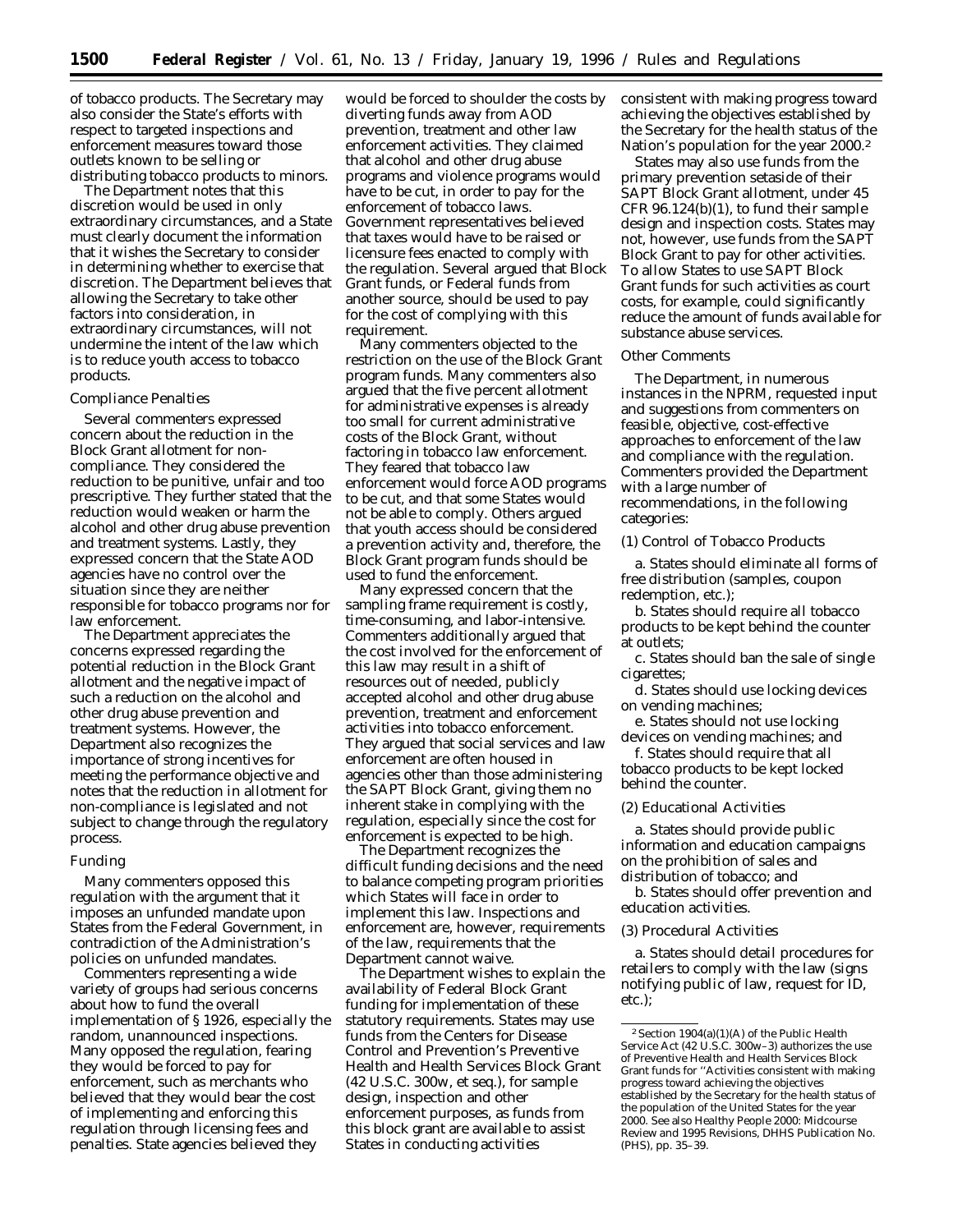b. Outlets should check the identification of all tobacco purchasers; and

c. Outlets should check State-issued identifications.

#### (4) Assessment/Survey Activities

a. States should base local assessments on the cost of sting operations;

b. States should base local assessments on passive observations of apparent age of purchasers; and

c. States should use self-report data from minors via survey questions about their success at purchasing tobacco products.

# (5) Punitive Activities

a. States should allow for community action taken against violators;

b. States should increase fines for violations;

c. States should not punish minors for violating the law; and

d. States should punish minors for violating the law.

Although this regulation will not require that States implement such activities, States may wish to review this list of suggestions as possible activities or approaches to reduce the likelihood of violations of the law, as well as to reduce the use of tobacco products by children and youth.

#### **Economic Impact**

Executive Order 12866 requires the Department to analyze the costs and benefits of any regulation that is likely to have an economic impact of \$100 million or more or meet other thresholds specified in the Order. In this assessment, the Department is to pay particular attention to the consistency of the regulatory action with the statutory mandate, and to avoiding interference with State, local, and tribal governments in the exercise of their governmental functions (§ 6(a) of the Order). In addition, as required by the Regulatory Flexibility Act, the Department prepares a Regulatory Flexibility Analysis for any regulation that is likely to have a ''significant'' economic impact on a ''substantial number'' of small entities, and analyze alternatives that may lessen impact on them. In the preamble to the proposed rule, the Department estimated compliance costs at about \$50 million for States and up to \$100 million for private business, and benefits at potentially billions of dollars a year. In the analysis that follows, the Department has summarized the original analysis, responded to comments on it, and incorporated additional information, including a discussion of the use of Block Grant

funds to pay for the sample design and inspection requirements of this statute. Together with the remainder of the preamble, this assessment constitutes compliance with each of these legal requirements. This rule was reviewed by OMB pursuant to Executive Order 12866 as an economically significant regulatory action.

The FDA has independently estimated the effects of its proposal (drawing both on original analysis and substantial additional information), and the economic analysis and background information provided in its NPRM are presented in considerably greater depth than that presented here. The conclusions in both analyses are broadly consistent.

The Centers for Disease Control and Prevention (CDC) estimates that at present approximately 1 million underage youth and children become regular smokers each year. A major cause is ready, illegal access to tobacco products. Three-fourths or more of all outlets sell illegally to minors, due in part to insufficient enforcement efforts, which encourage a scoff-law attitude among merchants. A recent study (''Design of Inspection Surveys for Vendor Compliance with Restrictions on Tobacco Sales to Minors,'' April 1994, prepared by Rick L. Williams *et al.* of the Batelle Corporation) estimates that 73 per cent of all over-the-counter outlets and 96 per cent of all vending machine outlets sell tobacco products to minors.

The Department believes that aggressive and consistent enforcement efforts by States are likely to reduce substantially illegal tobacco sales. However, in the absence of tobacco control measures reducing availability and the allure of tobacco products to youth, State enforcement activities may not be fully effective. In addition, even the most successful enforcement activities may lead to partially offsetting tactics by youth, such as older youth legally buying cigarettes and reselling or giving them to younger youth. In such an event, the actual impact of more effective State enforcement may not achieve maximum progress in meeting the goal of reducing the use of tobacco products by youth and children. Furthermore, the volume of illegal sales is likely to vary depending on the number and location of stores which continue to sell illegally. If, for example, the proportion of outlets selling to minors were to be reduced by twothirds, and there are three outlets located within a two block area, it is likely that youth would have access to tobacco at one of these three outlets. Although the effect on the number of

outlets selling tobacco to youth may be substantial, the inconvenience to youth might be so small as to reduce illegal sales only slightly. Thus, the potential range of outcomes under serious enforcement may vary in the extent to which it affects the prevalence of youth smoking.

Estimates of annual spending on cigarettes by youth range from about \$500 million to over \$1.5 billion. (See consumption estimates by DiFranza, J and Tye, J, ''Who Profits from Tobacco Sales to Children?'' JAMA, 263:20 (1990): 2784–2787; and Cummings, K.M. et al., ''The Illegal Sale of Cigarettes to U.S. Minors: Estimates by State'' American Journal of Public Health 84:2 (1994): 300–302.) Whereas the original economic analysis used the higher estimate, this analysis relies on the lower figure presented in the more recent study. Thus, as little as a 20 percent total reduction in sales would have an economic effect of \$100 million.

In light of the penalty provision contained in the statute, States will have a strong incentive to reduce the level of illegal sales. The outcome, however, will depend on the nature and extent of the enforcement actions taken by the States and, if the FDA proposed restrictions on access and appeal were made final, the synergistic effect such efforts would have when combined with such additional control measures, and with any supplemental tobacco control measures the States may adopt.

In addition to overall reductions in tobacco sales, enforcement of the law will affect the retail market. The money which would have been spent on tobacco products will be spent on other goods and services. An equivalent amount may be spent in the same stores which sell tobacco products. However, in some instances (e.g., sales from freestanding vending machines) it is not clear that alternative products will raise the same volume of revenue for a specific store. Therefore, the statute and the final rule may have a significant effect on some small businesses that currently sell tobacco products to minors.

In this analysis, the Department focuses mainly on cigarette sales, which account for the overwhelming majority of tobacco product sales to youth. Almost all of the analysis is, however, equally applicable to snuff and chewing tobacco.

#### *Magnitude of Effects*

For purposes of the analysis, the Department assumes that States will take significant actions to reduce the number of outlets selling tobacco products illegally, achieving a rate of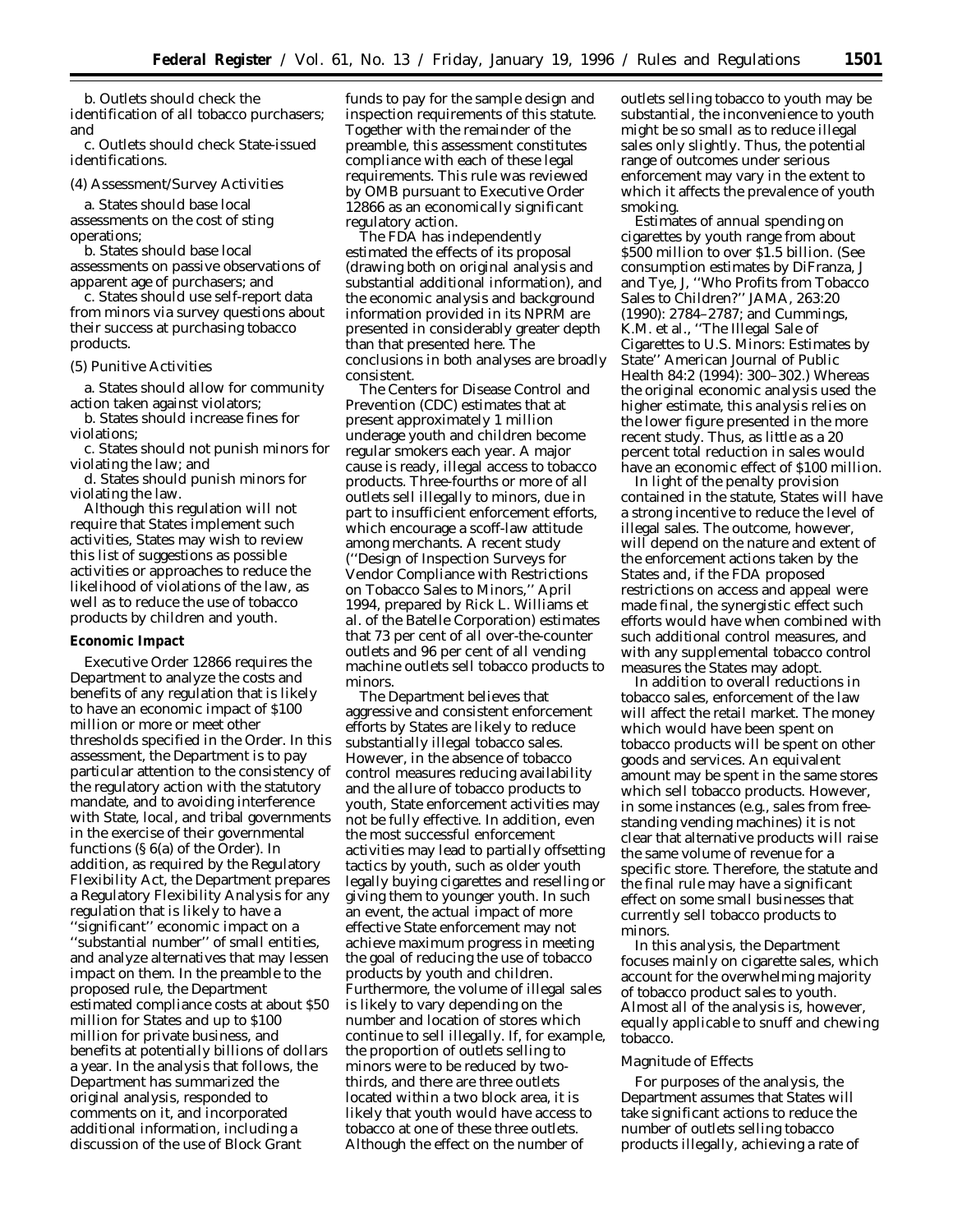illegal sales below 20 percent within five years. Since about three-fourths of all retail stores and almost all vending machine outlets now sell to minors, a State could suffer a serious financial penalty if it failed to bring the great majority of these outlets into compliance within the specified periods. Based on limited data, the Department is aware that some localities have been highly successful in reducing failure rates to relatively low levels. For example, the Department is aware of one community—Woodbridge, Illinois that used a variety of control methods to reach a failure rate of less than 5 percent. While State compliance results may not typically reflect the actual rate of sales to minors, cigarette use by youth decreased by half in this same community, despite the availability of outlets selling illegally in adjoining areas. In another community—Everett, Washington—a similar youth access effort had smaller effects on tobacco use. Unfortunately, there is no scientific basis on which to make a definitive statewide or national projection, absent a history of far stronger enforcement efforts by States and across a wider range of communities.

The Department expects that actual violation levels in most States, after

successful implementation of State enforcement programs, will be driven lower than the percentage compliance targets to be negotiated for the short run. The Department does not know, however, what level of compliance the States will achieve on average, or precisely how that level will translate into reductions in youth smoking. It is probable, however, that the reduction in tobacco use by youth and children would be much less than the reduction in illegal sales measured by the State's failure rate. In the original economic analysis the Department suggested that a one-third to two-thirds reduction in smoking might be possible through improved enforcement. The Department now believes that a significantly lower estimate is more realistic given the uncertainties implicit in varying levels of State enforcement and the absence of meaningful controls on tobacco advertising and promotion.

The economic analysis in FDA's proposed regulations implicitly considered the impact of State programs in concluding that ''if aggressively implemented and supported by both industry and public sector entities, comprehensive programs designed to discourage youthful tobacco consumption could reasonably achieve

the *Healthy People 2000* goal of halting the onset of smoking for at least half, or 500,000, of the 1,000,000 youngsters who presently start to smoke each year.'' 3 However, in the absence of adequate empirical data, FDA could not determine the independent contribution of each proposed restriction. Similarly, in view of the substantial uncertainty regarding future State enforcement efforts, the potential for offsetting industry promotional tactics, and the willingness of older youth to purchase tobacco products for younger youth, the Department is unable to make a precise quantitative estimate of the impact of this regulation on youth smoking rates. The Department expects, however, that any plausible estimate would exceed one-tenth, but fall short of one-third. Nevertheless, the analysis below demonstrates that even very modest declines in the rate of adolescent smoking, much smaller than those reasonably anticipated, would yield substantial health benefits among adults.

<sup>3</sup>**Federal Register**, Vol. 60, No. 155, August 11, 1995, p. 41362.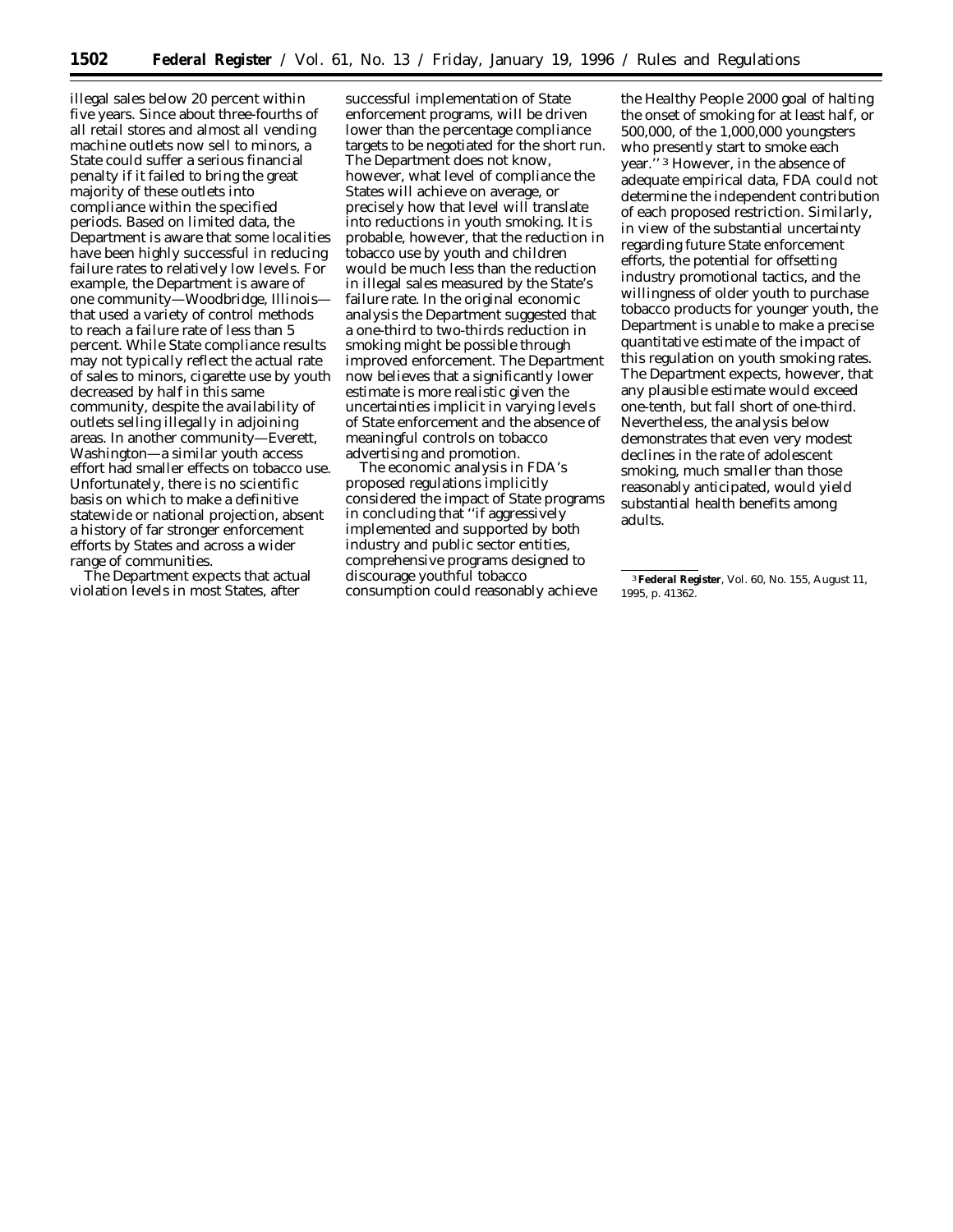A reduction in teen smoking implies a considerable reduction in adult smoking, over time. Since approximately 70 percent of adult daily smokers became daily cigarette smokers by age 18, a substantial number of the youth deterred from smoking by this regulation would become nonsmoking adults. Moreover, this effect would be over and above the effects of smoking cessation programs, education, family pressures, and other public and private influences on the prevalence of smoking. While the Department estimates a probable reduction in cigarette sales of millions of dollars a year in the near term, this reduction would translate into an annual multibillion dollar effect over the long run, as each cohort of non-smoking youth ages into non-smoking adults. FDA calculated the benefits of tobacco regulation by conservatively assuming that only one-half of the teenagers deterred from smoking would remain nonsmokers as adults.4 That analysis, which was largely based on data from the American Cancer Society's Cancer Prevention Study II, implies that reducing the number of smoking youth by as little as 1 percent would prevent 1,200 future smoking-related deaths, gaining over 18,000 life-years, among each year's cohort of teenagers who would otherwise begin to smoke. As the projected results are proportional to the

assumed effectiveness rate, this model also indicates that a 5 percent reduction in youth smoking would prevent 6,000 premature deaths, a 10 percent reduction 12,000 premature deaths and a 20 percent reduction 24,000 premature deaths among that teenage cohort. The Department believes these projections are plausible and is convinced that even very small decreases in youth tobacco consumption would yield substantial health improvements.

# *Benefit Estimates*

The benefits of the regulation lie primarily in reducing the costs of the adverse health effects resulting from tobacco use. The CDC estimated smoking-attributable medical costs at \$50 billion in 1993. The Office of Technology Assessment counted both medical costs and lost earnings to calculate \$68 billion worth of smokingrelated costs in 1990. For its assessment of future regulatory consequences, FDA relied on incidence-based costs of smoking, calculated over the lifetime of each year's new cohort of potential smokers. This methodology, which is described fully in the FDA economic analysis, derived values for reduced medical costs and lost wages from several earlier economic studies, particularly T.A. Hodgson, ''Cigarette Smoking and Lifetime Medical Expenditures,'' *The Milbank Quarterly,* vol. 70, No. 1, p. 91, 1992, and D.P. Rice *et al.* ''The Economic Costs of the Health

Effects of Smoking, 1984, The Milbank Quarterly, vol. 64, No. 4, p. 526, 1986. In addition, FDA considered various economic analyses to support its use of a \$2.5 million willingness-to-pay estimate to represent each smokingrelated fatality averted. (Most notably Fisher, A. *et al.*, "The Value of Reducing Risks of Death: A Note on New Evidence,'' Journal of Policy Analysis and Management, vol. 8, No. 1, pp. 88– 100, 1989; and Viscusi, W.K., ''Fatal Tradeoffs: Public and Private Responsibilities for Risk,'' Oxford University Press, p. 24, 1992.)

As explained above, the Department now believes that the uncertainty surrounding the forthcoming responses from State enforcement agencies, industry suppliers, and adolescent users of tobacco products does not allow a precise quantitative forecast of the independent effect of this rule on adolescent tobacco use. Nevertheless, application of the benefits valuation methodology summarized above and described fully in the FDA analysis, demonstrates that even if this regulation were to achieve effectiveness rates for less than the one-tenth to one-third level believed plausible, the value of the realized benefits would reach hundreds of millions, if not billions of dollars per year. Table 1 displays these potential projections using prevent value discount rates of both 3 and 7 percent, respectively.

**BILLING CODE 4160–20–M**

<sup>4</sup> Ibid., p. 41360.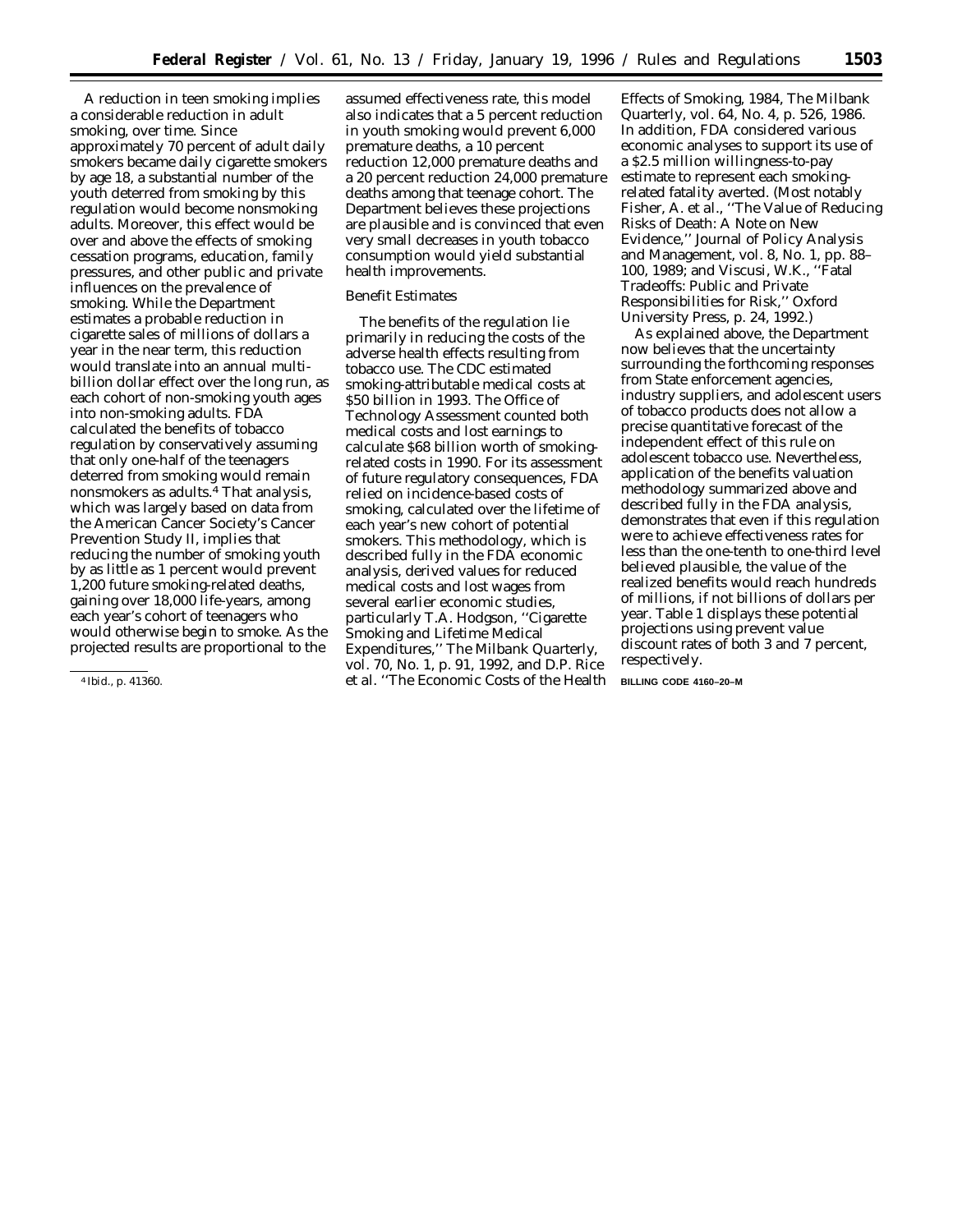| į           |
|-------------|
| Ì<br>ł<br>I |
| J           |
|             |

|               | ANNUAL ILLAESS-RELATED | <b>ENEFITS</b><br>A | ð                             | ALTERNATIVE        | <b>EFFECTVENESS</b>                  | <b>RATES</b>                    |                |                |                |
|---------------|------------------------|---------------------|-------------------------------|--------------------|--------------------------------------|---------------------------------|----------------|----------------|----------------|
|               |                        |                     |                               |                    | 3% Discount Rate for Monetary Values |                                 |                |                |                |
| Fraction      | Fewer                  | <b>Smoking-</b>     | Life-                         | <b>Medical</b>     | Morbidity-                           | Mortality-Related               |                |                | Total Benefits |
| ă             | Teanagers              | related             | <b>Years</b>                  | savings            | Related                              | Willingness-to-Pay              |                |                |                |
| Teenage       | who smoke as           | deaths              | Saved                         |                    | Productivity                         |                                 |                |                |                |
| Cohort        | adults                 | eventually          |                               |                    | savings                              | Life-Yrs.                       | Deaths         | <b>Aor</b>     | Eigh           |
| Deterred      | $\ddot{\phantom{1}}$   | averted             |                               |                    |                                      | Saved                           | Averted        |                |                |
|               | (180.1)                | (100.7)             | (100.1)                       | $\mathbf{\hat{a}}$ | $\mathbf{a}$                         | (33)                            | (33)           | $\mathbf{a}$   | (35)           |
| 1/3           | 167,000                | 40,100              | 603,600                       | $\frac{8}{11}$     | $\frac{6}{10}$                       | 16.4                            | 26.4           | 18.8           | 28.8           |
| $\frac{1}{5}$ | 100,000                | 24,100              | 362,100                       | $\frac{1}{1}$ .    | $\ddot{.}$                           | $\ddot{\phantom{0}}$            | 15.9           | 11.4           | 17.4           |
| 1/10          | 50,000                 | 12,000              | 181,100                       | $\frac{5}{2}$      | $\frac{2}{1}$                        | 4.9                             | 7.9            | $\frac{6}{5}$  | ه .<br>8       |
| 1/20          | 25,000                 | 6,000               | 90,500                        | $\ddot{0}$ .       | $\frac{1}{\circ}$                    | 2.5                             | $\ddot{•}$     | 2.9            | 4.4            |
| 1/100         | 5,000                  | 1,200               | 18,100                        | 0.10               | 0.02                                 | 0.50                            | 0.80           | 0.62           | 0.92           |
|               |                        |                     | 7% Discount Rate              |                    | for Monetary Values                  |                                 |                |                |                |
| $\frac{1}{2}$ | 167,000                | 40,100              | 603,000                       | $\ddot{\circ}$     | $\ddot{ }$                           | $\frac{9}{1}$                   | 5.7            | 6.2            | 7.0            |
| $\frac{1}{2}$ | 100,000                | 24,100              | 362,100                       | $\ddot{0}$ .       | $\ddot{0}$ .                         | 2.9                             | $\frac{4}{3}$  | ७<br>ल         | 4.1            |
| 1/10          | 50,000                 | 12,000              | 181,100                       | $\ddot{0}$ .       | $\frac{1}{2}$                        | $\frac{5}{1}$                   | 1.7            | $\frac{9}{11}$ | $\frac{1}{2}$  |
| 1/20          | 25,000                 | 6,000               | 90,500                        | $\frac{1}{2}$      | $\frac{1}{2}$                        | $\overline{C}$ . $\overline{D}$ | $\ddot{\circ}$ | $\frac{9}{10}$ | $\frac{1}{1}$  |
| 1/100         | 5,000                  | 1,200               | 18,100                        | 0.03               | 0.01                                 | 0.15                            | 0.17           | 0.19           | 0.21           |
| * Assumes     | 50% of adolescents who | are                 | deterred from smoking refrain |                    | adults<br>a<br>a                     |                                 |                |                |                |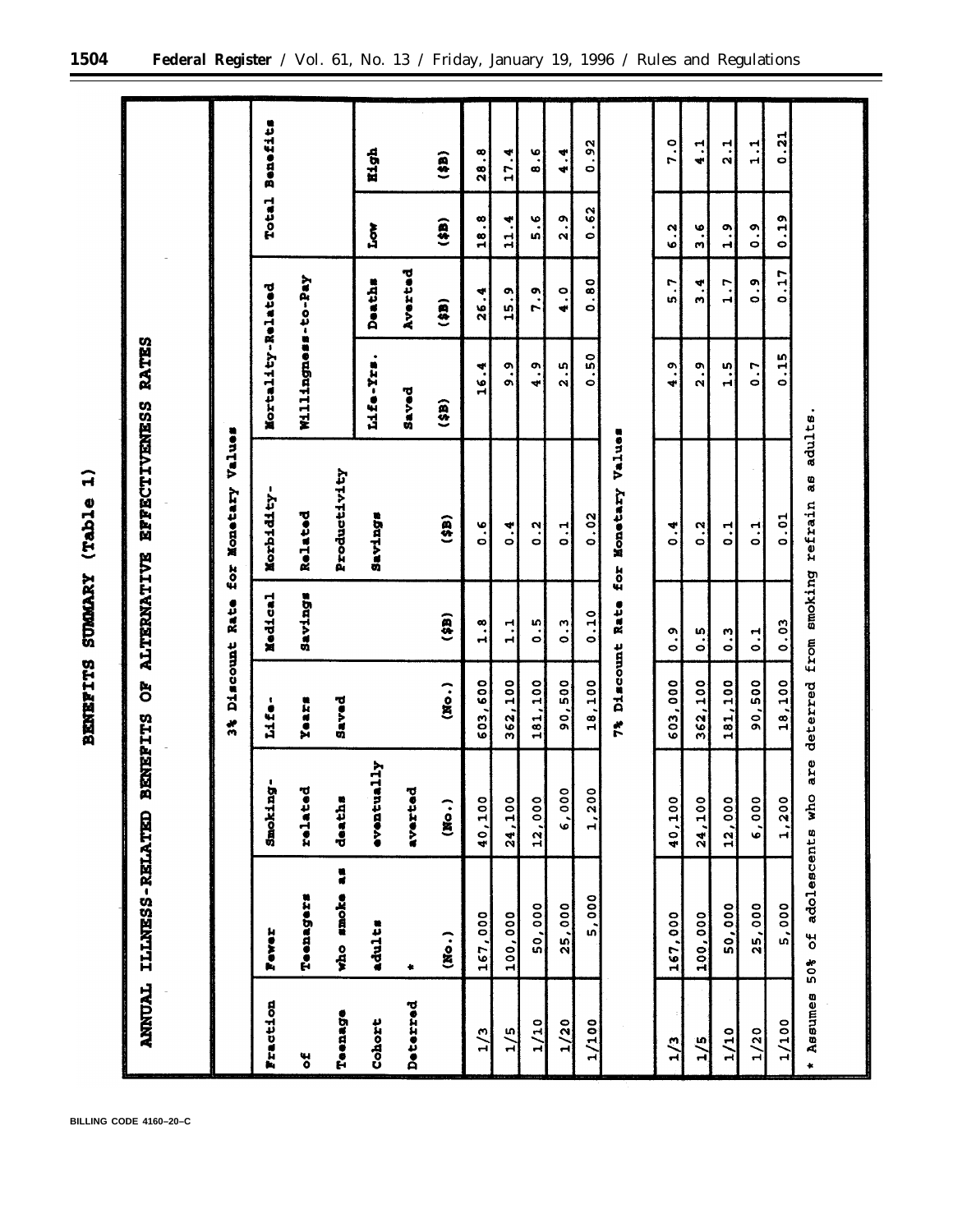An alternative benefits valuation methodology was presented in the economic analysis for the proposed rule. That analysis relied on the work of a Rand Corporation study (Manning, W.G. *et al.,* ''The Taxes of Sin—Do Smokers and Drinkers Pay Their Way?'' JAMA, pages 1604–1609, March 17, 1989, Vol. 261, No. 11), which estimated the 1986 net present value cost to society of smoking by comparing the excess costs of services used by smokers (i.e. employer and taxpayer share of excess medical bills, sick leave and group life insurance subsidies, lost taxes, fatalities from passive smoking, and smokingrelated fires) to the taxes and premiums paid by smokers. The best estimate was a ''present value'' (discounted) cost of \$0.39 per pack, under the assumption of a 5 percent discount rate applied to future costs. However, the study made no allowance for the cost of lowbirthweight infants and as the Department found in the NPRM, these costs would add at least an additional 15 cents a pack.5 Thus, the Department estimated that the net external costs born by non-smokers in 1989 exceeded 50 cents for every pack of cigarettes sold.

The Department now believes that this methodology was very conservative for valuing the benefits of smoking reductions, because it did not quantify the future benefits that would result from the expected reduction in adult smoking, and omitted all costs borne by the smokers themselves. Nevertheless, if this methodology were revised to assume that just one-half of the youth prevented from smoking were also to refrain as adults, it would predict that even a 5 percent reduction in the youth smoking rate would result in a savings of about \$200 million annually to the rest of society. (According to Manning, the average smoker consumes roughly 16,300 packs over a lifetime; 25,000 fewer smokers  $\times$  \$.50  $\times$  16,300 packs = \$204,000,000).6 Accordingly, a 10 percent reduction in youth smoking doubles this estimate and a 25 percent reduction raises it to \$1 billion annually. Thus, despite the omission of all costs borne by the addicted smoker, this methodology confirms that even relative small reductions in adolescent tobacco use would generate substantial societal benefits.

#### *Costs*

The primary costs of complying with this regulation lie in the costs of

inspection and enforcement. The Department does not have good data on the costs of enforcement because little research has been done in this area to measure costs. However, the Department does not believe these costs need to be substantial in relationship to other costs of State and local law enforcement, or to other duties faced by retail business.

The Department assumed, for purposes of analyzing costs, that the costs necessary to carry out the Model Law recommended by the Department represent the upper end of possible enforcement costs. In this scenario, a licensing apparatus must be set up, stores notified of their obligations, hearing procedures developed, a sampling design and procedure developed, both random and targeted inspections organized, fines levied, and the like. Even if an average State were to piggyback this system on top of an alcohol licensing and enforcement system, it could require a staff of one or two dozen people and an annual budget of approximately one million dollars. Across all jurisdictions, this implies costs on the order of \$50 million for an effective enforcement effort. This includes all enforcement costs, including sampling and inspections.

In response to widespread concerns about inspections, and in particular to the problems of designing a sampling frame from which to select outlets to be inspected, the Department has developed additional information on these issues. It used information from the Batelle report and from cost projections of implementing a Statewide inspection system completed by CSAP's National Center for the Advancement of Prevention (''Estimating The Cost of Inspections under the Synar Amendment,'' July 1994). They analyzed the availability of data, and optimum design, for conducting random, unannounced inspections. It was concluded that in most States the most cost-effective sampling method would rely on licensing or commercial business lists, use cluster sampling rather than random sampling, and cover 300–400 outlets in the smallest half of the States and about 600 outlets in the larger States. Furthermore, it was concluded that on average, it would cost approximately \$290,000 per State for an average State to develop a sampling design and conduct inspections, or about \$17 million a year nationally. Some customers argued that the cost of inspections would be far lower, but these commenters did not include sampling design and selection costs.

This new estimate is broadly consistent with the original estimate that the total cost of all sampling, inspection, enforcement, and administrative costs would be about \$50 million a year nationally if Model Law approaches were generally adopted. It may turn out that States are able to enforce their laws using relatively inexpensive approaches (as discussed below) in which case this \$17 million estimate for the sampling and inspection functions may comprise the great majority of total costs, and the national total be closer to \$25 million than to \$50 million.

Regardless of what costs eventually are incurred, the Department believes that the cost of implementing this regulation should be shared by the Department and the States and therefore encourages States to use funds from the CDC's Preventive Health and Health Services Block Grant (42 U.S.C. 300w, *et seq.*), and from the Primary Prevention setaside of their SAPT Block Grants as explained earlier in this preamble. Alternatively, States could adopt a selffinancing licensing and civil money penalty system or decide to raise tobacco taxes or use general fund revenues. Thus, States have a wide range of financing mechanisms available to defray their costs.

A number of commenters raised concern over the cost of using the criminal justice system—police and courts—to deal with illegal sales. The Department agrees that this would be very costly, not only in dollar terms, but also in displacing important crimefighting activities. The Department does not recommend that States use the criminal justice system as a primary means of enforcement; instead, a system of civil money penalties and fines would almost certainly be more costeffective.

The Department also originally estimated that retailers would incur costs on the order of \$50 to \$100 million annually for such functions as training staff to prevent sales to minors, with the lower range reflecting present enforcement activities. The public comments did not suggest that this estimate was flawed. However, the FDA proposed regulation's economic analysis explored retailer costs in more depth, focusing on training, and time needed to conduct identification checks on purchasers. The FDA concluded that total costs to retailers would be about \$50 million annually. Accordingly, this estimate is used in this final Regulatory Impact Analysis.

<sup>5</sup>**Federal Register**, Vol. 58, No. 164, August 26, 1993, p. 45159.

<sup>6</sup>Manning, W.G., *et al.,* ''The Costs of Poor Health Habits, A Rand Study'', Harvard University Press, Cambridge. 1991, p. 76.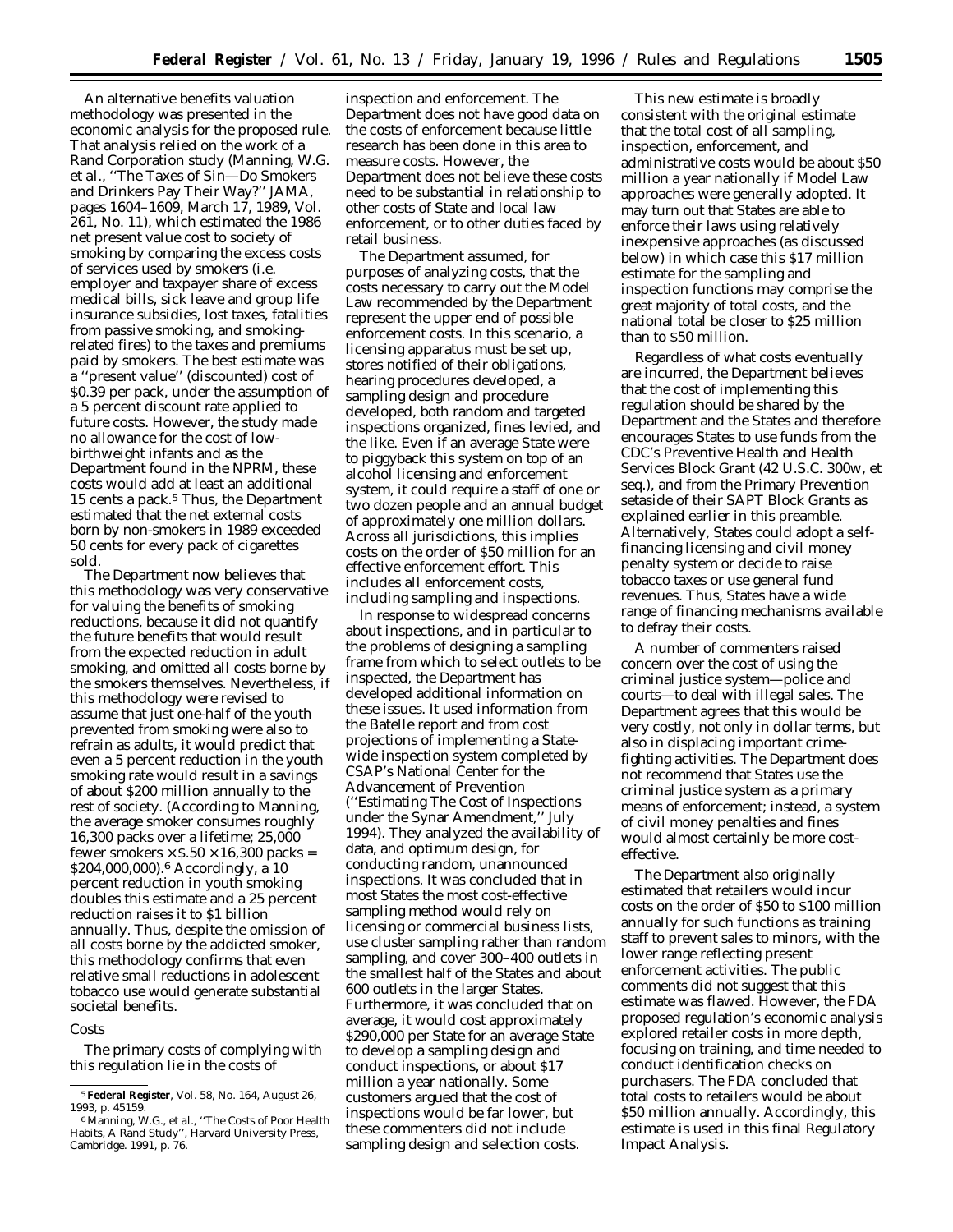# *Comparison of Benefits to Costs*

Based on the estimates above, the Department expects that after the several year period necessary for all or virtually all States to meet and exceed the 20 percent performance objective, net annual enforcement costs on the order of \$100 million will generate annual social benefits that exceed hundreds of millions and potentially billions of dollars annually.

Because the Department was unable to make a precise quantitative estimate of the effectiveness of this regulation on youth smoking rates, it has further compared the costs and benefits using the FDA methodology assuming that much lower percentages of those deterred from smoking as youths remain nonsmokers as adults (the original analysis in Table 1 assumed that 50% of those deterred as youths would remain nonsmokers as adults). Using the original 3% discount rate, youth deterrence rates of  $\frac{1}{3}$ ,  $\frac{1}{5}$  and  $\frac{1}{10}$  will yield net benefits even if only 1% of those deterred as youths remain nonsmokers as adults. At the 1/20 and  $\frac{1}{100}$  youth deterrence rates, net benefits are still realized if 2% and 9% of those deterred as youths remain nonsmokers as adults, respectively. The results using a 7% discount rate are slightly higher. Youth deterrence rates of  $\frac{1}{3}$ ,  $\frac{1}{5}$ ,  $\frac{1}{10}$ ,  $\frac{1}{20}$ , and  $\frac{1}{100}$  would yield net benefits if 1%, 2%, 3%, 6% and 28% of those deterred as youths remain nonsmokers as adults, respectively.

# *Distributional and Transitional Effects*

The Department's cost estimates deal with the ultimate effects of smoking reductions and activities directed toward reductions. There are additional economic consequences which are not part of these calculations but which are of concern.

First, the Department believes there will be negligible adverse effects on the great majority of retail outlets. It is true that stores that currently sell tobacco products to minors will lose sales in the short run. These sales may or may not be offset by increases in sales of other items. However, with the single exception of vending machines (discussed below), the effect on most outlets will be small. There are approximately  $1\frac{1}{2}$  million retail sales outlets in the United States, and up to two-thirds of these sell tobacco products. (FDA estimates about onehalf.) On average, tobacco products represent 5 percent of total sales in those outlets that sell tobacco. Thus, even if this rule were to achieve a onethird reduction in smoking by underage youth, the roughly \$170 million near

term annual shortfall (1/3 of \$500 million) represents less than one-tenth of 1 percent of total sales in stores selling tobacco products. As is standard practice in estimating the economic effects of regulation, the Department assumes that there will be no loss to the economy resulting from a youth not spending \$2 for a pack of cigarettes because the money will be spent on some other good or service. Considering that in many if not all cases the money not spent on tobacco will be spent on other products in the same stores, the negative economic effects on sales, costs, and profits will be negligible.

Second, the Department expects significant drops in vending-machine sales of tobacco products because of the actions that will have to be taken to prevent sales to minors from these devices. The Batelle report (Williams *et al.* estimates that about 96 percent of vending outlets sell cigarettes to minors. For the youngest minors, they are often the only easy sources of purchase. A study for the vending machine industry shows that only 23 percent of smoking youth now use vending machines often or occasionally (Response Research, Inc., ''Findings for the Study of Teenage Cigarette Smoking and Purchasing Behavior,'' June/July 1989). However, in the future this percentage would rise greatly—perhaps close to 100 percent if enforcement eliminated other sources of illegal sales but left vending machines available to youth. Based on the research data, the Department would expect that States will face significant challenges in complying with the new law unless they impose strict controls on tobacco vending machines in locations accessible to minors.

In the original Regulatory Impact Analysis we estimated that perhaps 1,000 vending machine companies would face a loss of sales averaging about 7% of non-tax revenue. Since then, later data indicate that the economic effects will be significantly less. A long term trend towards decreased use of vending machines for cigarette sales has accelerated. According to the ''1994 State of the Industry Report'' in *Automatic Merchandiser,* August, 1994, both the projected number of cigarette vending machines and operator revenues from these machines fell by about one-fourth from 1992 to 1993 alone. According to the same source, cigarette sales are now only about 3.4% of operator revenues. Thus, the potential loss is only about half of that projected in the 1992 proposed Regulatory Impact Analysis even assuming complete elimination of vending machine sales.

A large number of commenters argued that the proposed rule represented an unfunded mandate. The Department agrees that the statute creates a financial burden for the States, albeit a burden that is very small as compared to unfunded mandates in areas such as pollution control and as compared to State expenditures taken as a whole. In response to these concerns, the Department has taken several actions. As stated earlier in this preamble, the Department is allowing States flexibility in designing enforcement strategies to reach the 20 percent goal for retail enforcement. In addition, States may, in implementing this regulation, use funds from the CDC's Preventive Health and Health Services Block Grant (42 U.S.C. 300w, *et seq*). States may also use funds from the primary prevention setaside of their SAPT Block Grant allotment under 45 CFR 124(b)(1) for sample design and inspection costs of complying with this regulation. States may not, however, use any funds from the SAPT Block Grant for any other activities related to the enforcement of their State laws. To allow States to use SAPT Block Grant funds for such activities as court costs, for example, could significantly reduce the amount of funds available for substance abuse prevention and treatment activities.

There is another cost to States in addition to costs required by this statute. Approximately 18 percent of the cost of a pack of cigarettes goes to pay State taxes. Tobacco tax losses will be offset in part by sales taxes on alternative goods purchased with the same dollars, but the net effect still could be a revenue loss because excise taxes on tobacco are higher than taxes on other consumer products. In its proposed regulations, the FDA estimated that a 50 percent reduction in the rate of tobacco consumption by youth would cause a gradual reduction in State cigarette excise tax revenues, from \$31 million in the first year to \$252 million in the tenth year. As discussed above, the result of the SAMHSA rule would be significantly smaller and any future lost tax revenues would diminish accordingly. To put this amount in perspective, total State and local government revenues from all sources exceed a trillion dollars a year, thousands of times this potential loss. Nonetheless, State enforcement programs involve a considerable fiscal effect that arises unavoidably if States enforce their own laws effectively and deter the illicit sale of tobacco products to minors.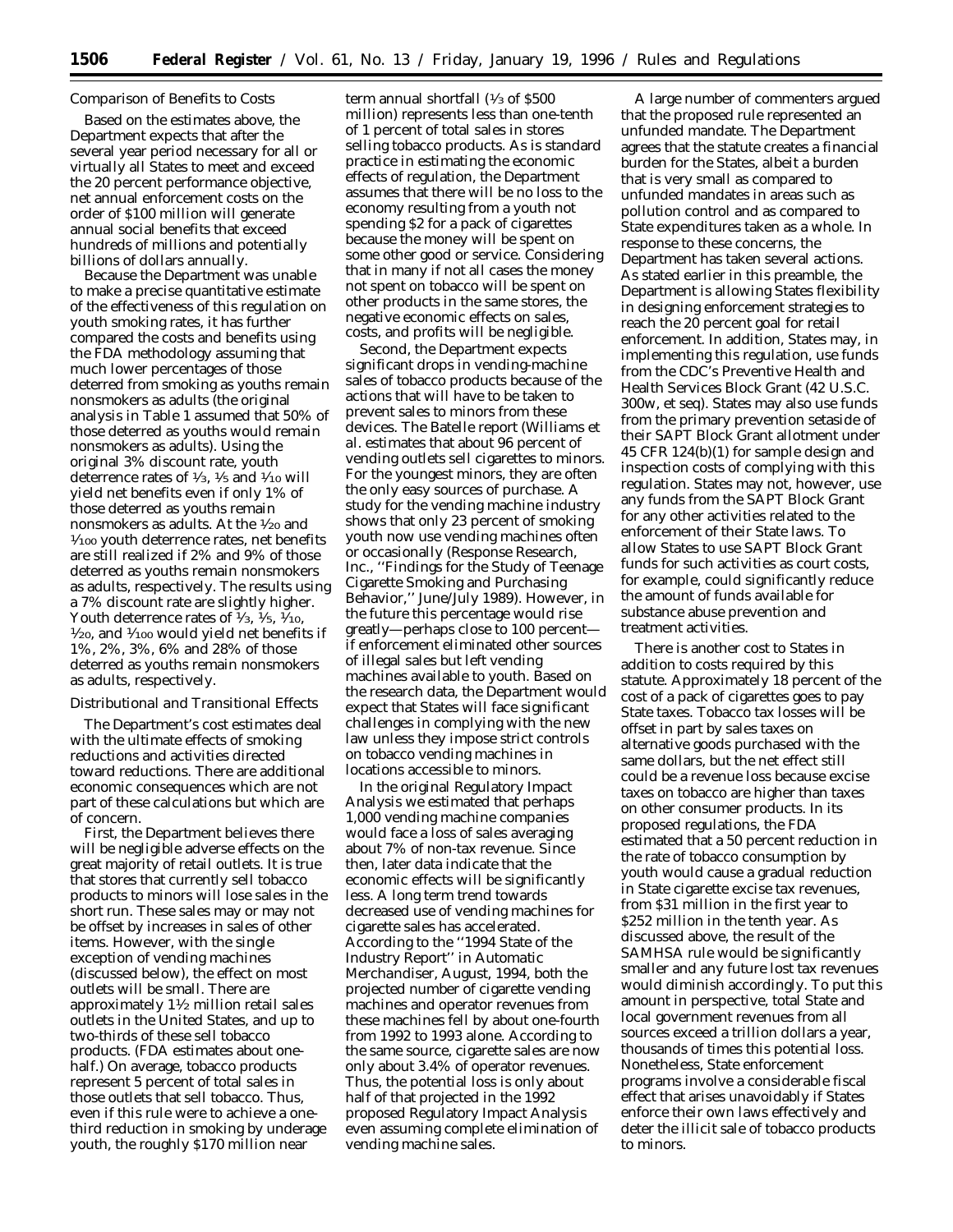# *Additional Alternatives*

In the proposed rule the Department requested comment on several aspects of the proposed regulations. One alternative the Department considered was the application of a more stringent standard on the States, such as zero tolerance of illegal sales. However, the Department believes that risking an error which would force us to take vitally needed alcohol and drugtreatment funds from a State despite a serious enforcement effort is too dangerous at present. Hence, on an *interim* basis, and until the Department and the States gain some experience from serious State-wide efforts at enforcement, the Department will not require States to achieve this level of compliance at this time.

Second, the Department considered specifying particular enforcement measures that States must take, such as requiring that stores illegally selling to minors lose a license to sell tobacco products, or requiring local

communities to enforce sales bans directly. However, the same uncertainty that would make a near 100 percent compliance objective imprudent until we have more information appears to make imposing uniform processes on all States unwise.

Third, the Department considered more stringent approaches to compliance measurement. As indicated above, random, unannounced inspections are a low-cost and highly effective method of determining which outlets violate the law. The Department considered requiring States to conduct a minimum number of inspections using youth, such as one inspection annually at 50 percent of all sales outlets. However, the Department decided that it would be premature to force a particular standard upon all States.

# **Paperwork Reduction Act**

This final rule contains collections of information that are subject to review by the Office of Management and Budget

(OMB) under the Paperwork Reduction Act of 1995 (Pub. L. 104–13). The title, description, and respondent description of the information collection are shown below with an estimate of the annual reporting burden. Included in the estimate is the time for reviewing instructions, searching existing data sources, gathering and maintaining the data needed, and completing and reviewing the collection of information. Estimates for FY 1995 and FY 1996 and thereafter are presented separately because the reporting requirements differ for these time periods.

*Title:* Minors' Access to Tobacco—45 CFR 96.130—FINAL RULE

*Description:* Data to be reported is required by 42 U.S.C. 300x–26 and will be used by the Secretary to evaluate State compliance with the statute, and the publish special analytic studies from time to time.

*Description of respondents:* State or local governments.

*Estimated Annual Reporting Burden:*

|                        | Number of<br>respondents | Number of<br>responses<br>per year | Hours per<br>response | Total hours |
|------------------------|--------------------------|------------------------------------|-----------------------|-------------|
| FY 1995                |                          |                                    |                       |             |
| Annual Report:         |                          |                                    |                       |             |
|                        |                          |                                    |                       | 1 O         |
|                        | 52                       |                                    | 10                    | 2520        |
| <b>State Plan</b>      |                          |                                    |                       |             |
|                        |                          |                                    |                       | 30          |
|                        | 59                       |                                    | 14                    | 4826        |
|                        |                          |                                    |                       | 1.346       |
| FY 1996 and Thereafter |                          |                                    |                       |             |
| Annual Report:         |                          |                                    |                       |             |
|                        | 59                       |                                    | 10                    | 590         |
| State Plan:            |                          |                                    |                       |             |
|                        |                          |                                    |                       | 30          |
|                        | 59                       |                                    | 14                    | 826         |
| Total                  |                          |                                    |                       | 1.416       |

1This section describes reporting requirements for the first applicable fiscal year. For seven States, FY 1995 is the first applicable fiscal year. States are required to provide a copy of the statute enacting the law and are asked to provide a description of the previous year's activities, if they so desire. No burden is associated with these requests.<br><sup>2</sup>This is the burden associated with completing the annual report narrative and Form 06B as requested in the SAPT Block Grant Application

instructions and format.<br>3This section duplicates the information collection language in section 96.130(e). The burden is claimed under 96.130(e).

4This is the burden associated with completing the State Plan narrative as requested in the SAPT Block Grant Application instructions and format.

Under the Paperwork Reduction Act of 1995, agencies are required to provide 60-day notice in the **Federal Register** and solicit public comment before a collection of information requirement is submitted to the Office of Management and Budget (OMB) for review and approval. In order to fairly evaluate whether an information collection should be approved by OMB, section 3506(c)(2)(A) of the Paperwork Reduction Act of 1995 requires that we solicit comment on the following issues:

• Whether the information collection is necessary and useful to carry out the proper functions of the agency;

• The accuracy of the agency's estimate of the information collection burden;

• The quality, utility, and clarity of the information to be collected; and

• Recommendations to minimize the information collection burden on the affected public, including automated collection techniques.

Therefore, we are soliciting public comment on each of these issues for the information collection requirements. Comments regarding this burden estimate or any other aspect of this collection of information, including suggestions for reducing burden, may be sent to the agency official whose name appears in the **FOR FURTHER INFORMATION CONTACT** section above, and to Deborah Trunzo, Office of Applied Studies/ SAMHSA, Room 16–105 Parklawn,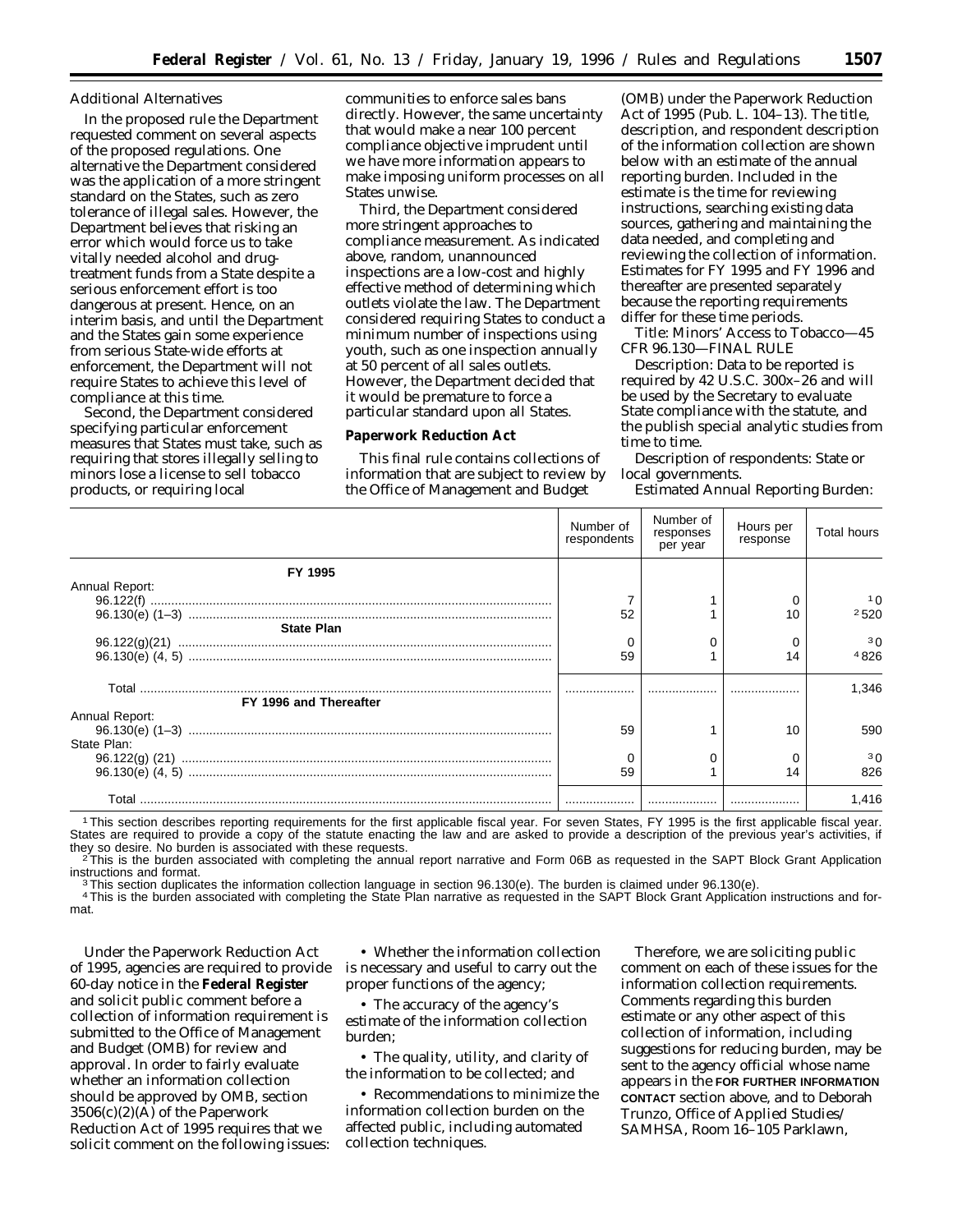5600 Fishers Lane, Rockville, MD 20857.

We received no public comments on the estimated public reporting burden, and it remains the same as that contained in the proposed rule. We do not believe material changes made in this rule should change this burden.

**Lists of Subjects in 45 CFR Part 96**

Alcohol abuse, Alcoholism, Drug abuse, Tobacco.

For the reasons set out in the preamble, 45 CFR part 96 is amended as set forth below.

Dated: December 15, 1995. **Donna E. Shalala,** *Secretary.*

### **PART 96—BLOCK GRANTS**

1. The authority citation for 45 CFR Part 96, subpart L continues to read as follows:

**Authority:** 42 U.S.C. 330x–21 to 300x–35 and 300x–51 to 330x–64.

#### **§ 96.122 Application content and procedures.**

2. Section 96.122 is amended by adding paragraph (f)(6), redesignating paragraphs  $(g)(21)$  and  $(g)(22)$  and  $(g)(23)$  respectively and adding a new paragraph  $(g)(21)$  to read as follows:

\* \* \* \* \* (f) \* \* \*

(6) For the first applicable fiscal year for which the State is applying for a grant, a copy of the statute enacting the law as described in § 96.130(b) and, if the State desires, a description of the activities undertaken during the previous fiscal year to enforce any law against the sale or distribution of tobacco products to minors that may have existed; and for subsequent fiscal years for which the State is applying for a grant, the annual report as required by § 96.130(e) and any amendment to the law described in § 96.130(b).

\* \* \* \* \*

 $(g) * * * *$ 

(21) a description of the strategies to be utilized by the State for enforcing the law required by section 96.130(b); \* \* \* \* \*

# **§ 96.123 [Amended]**

3. Section 96.123 is amended to add paragraph (a)(5) to read as follows:  $(a) * * * *$ 

\* \* \* \* \* (5) The State has a law in effect making it illegal to sell or distribute tobacco products to minors as provided in § 96.130(b), will conduct annual, unannounced inspections as prescribed in § 96.130, and will enforce such law

in a manner that can reasonably be expected to reduce the extent to which tobacco products are available to individuals under the age of 18;

\* \* \* \* \* 4. Section 96.130 is added to read as follows:

# **§ 96.130 State law regarding sale of tobacco products to individuals under age of 18.**

(a) For purposes of this section, the term ''first applicable fiscal year'' means fiscal year 1994, except in the case of any State described in section 1926(a)(2) of the PHS Act, in which case ''first applicable fiscal year'' means fiscal year 1995. The term ''outlet'' is any location which sells at retail or otherwise distributes tobacco products to consumers including (but not limited to) locations that sell such products overthe-counter or through vending machines.

(b) The Secretary may make a grant to a State only if the State, for the first applicable fiscal year and subsequent fiscal years, has in effect a law providing that it is unlawful for any manufacturer, retailer, or distributor of tobacco products to sell or distribute any such product to any individual under age 18 through any sales or distribution outlet, including over-thecounter and vending machine sales.

(c) For the first and second applicable fiscal years, the State shall, at a minimum, conduct annually a reasonable number of random, unannounced inspections of outlets to ensure compliance with the law and plan and begin to implement any other actions which the State believes are necessary to enforce the law.

(d) For the third and subsequent fiscal years, the States shall do the following:

(1) The State shall conduct annual, random, unannounced inspections of both over-the-counter and vending machine outlets. The random inspections shall cover a range of outlets (not preselected on the basis of prior violations) to measure overall levels of compliance as well as to identify violations.

(2) Random, unannounced inspections shall be conducted annually to ensure compliance with the law and shall be conducted in such a way as to provide a probability sample of outlets. The sample must reflect the distribution of the population under age 18 throughout the State and the distribution of the outlets throughout the State accessible to youth.

(e) The State shall annually submit to the Secretary with its application a report which shall include the following:

(1) a detailed description of the State's activities to enforce the law required in paragraph (b) of this section during the fiscal year preceding the fiscal year for which that State is seeking the grant;

(2) a detailed description regarding the overall success the State has achieved during the previous fiscal year in reducing the availability of tobacco products to individuals under the age of 18, including the results of the unannounced inspections as provided by paragraph (d) of this section for which the results of over-the-counter and vending machine outlet inspections shall be reported separately;

(3) a detailed description of how the unannounced inspections were conducted and the methods used to identify outlets;

(4) the strategies to be utilized by the State for enforcing such law during the fiscal year for which the grant is sought; and

(5) the identity of the agency or agencies designated by the Governor to be responsible for the implementation of the requirements of section 1926 of the PHS Act.

(f) Beginning in the second applicable fiscal year, the annual report required under paragraph (e) of this section shall be made public within the State, along with the State plan as provided in section 1941 of the PHS Act.

(g) Beginning with applications for the fourth applicable fiscal year and all subsequent fiscal years, the Secretary will negotiate with the State, as part of the State's plan, the interim performance target the State will meet for that fiscal year and in subsequent years will seek evidence of progress toward achieving or surpassing a performance objective in which the inspection failure rate would be no more than 20% within several years.

(h) Beginning with the second applicable fiscal year and all subsequent fiscal years, the Secretary shall make a determination, before making a Block Grant to a State for that fiscal year, whether the State reasonably enforced its law in the previous fiscal year pursuant to this section. In making this determination, the Secretary will consider the following factors:

(1) During the first and second applicable fiscal years, the State must conduct the activities prescribed in paragraph (c) of this section.

(2) During the third applicable fiscal year, the State must conduct random, unannounced inspections in accordance with paragraph (d) of this section.

(3) During the fourth and all subsequent applicable fiscal years, the State must do the following: